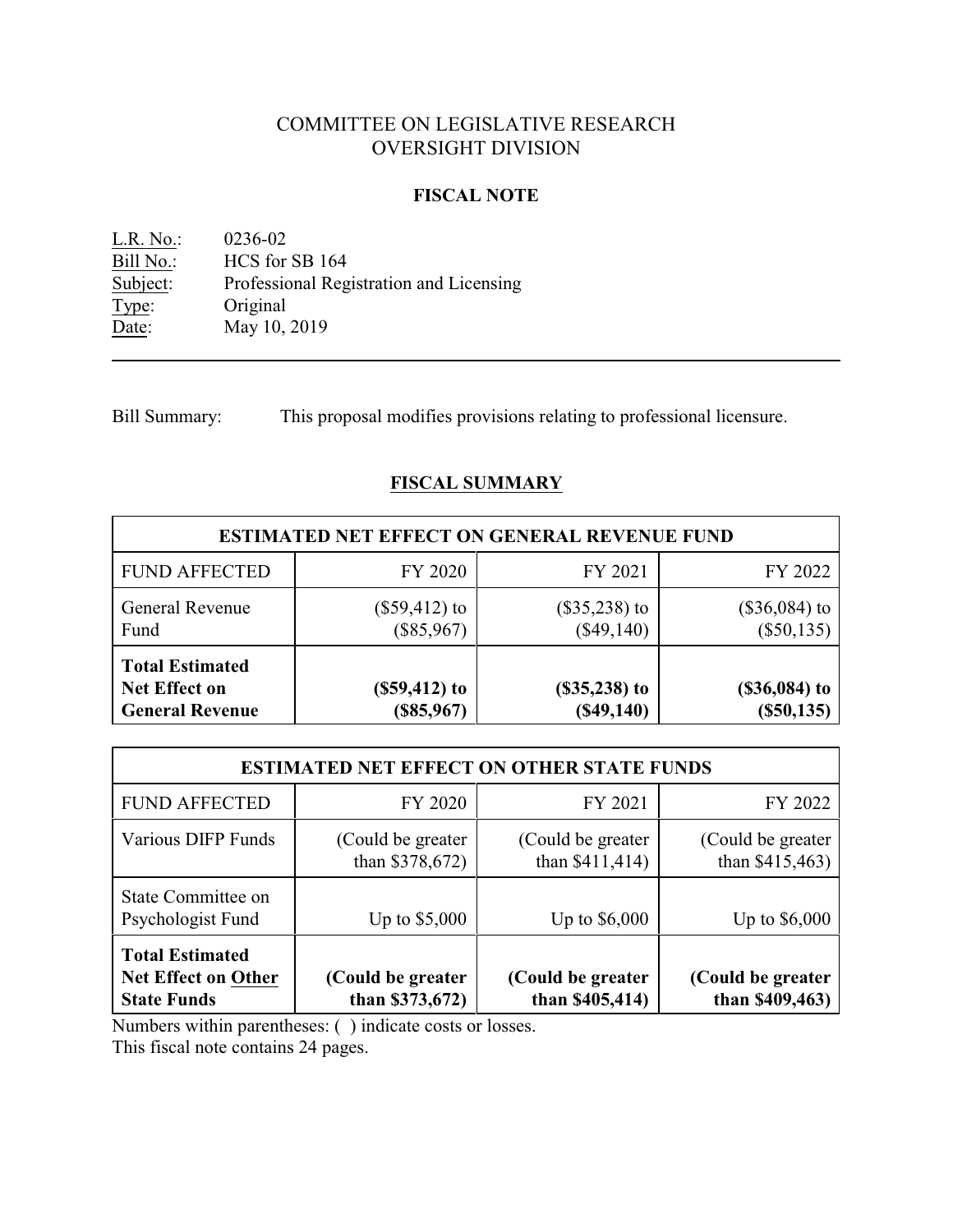L.R. No. 0236-02 Bill No. HCS for SB 164 Page 2 of 24 May 10, 2019

| <b>ESTIMATED NET EFFECT ON FEDERAL FUNDS</b>                               |                     |                     |                     |  |  |  |  |
|----------------------------------------------------------------------------|---------------------|---------------------|---------------------|--|--|--|--|
| <b>FUND AFFECTED</b><br>FY 2020<br>FY 2021                                 |                     |                     |                     |  |  |  |  |
| <b>Federal Funds</b>                                                       | \$0 to $(\$77,951)$ | \$0 to $(\$84,536)$ | \$0 to $(\$85,325)$ |  |  |  |  |
|                                                                            |                     |                     |                     |  |  |  |  |
| <b>Total Estimated</b><br><b>Net Effect on All</b><br><b>Federal Funds</b> | \$0 to $(\$77,951)$ | \$0 to (\$84,536)   | \$0 to (\$85,325)   |  |  |  |  |

| <b>ESTIMATED NET EFFECT ON FULL TIME EQUIVALENT (FTE)</b>    |                               |                    |                    |  |  |  |  |
|--------------------------------------------------------------|-------------------------------|--------------------|--------------------|--|--|--|--|
| <b>FUND AFFECTED</b>                                         | FY 2020<br>FY 2021<br>FY 2022 |                    |                    |  |  |  |  |
| <b>General Revenue</b><br>Fund                               | 0 to 0.225 FTE                | 0 to 0.125FTE      | 0 to 0.125 FTE     |  |  |  |  |
| <b>Federal Funds</b>                                         | 0 to 1 FTE                    | 0 to 1 FTE         | 0 to 1 FTE         |  |  |  |  |
| Various DIFP Funds                                           | 4 FTE                         | 4 FTE              | 4 FTE              |  |  |  |  |
|                                                              |                               |                    |                    |  |  |  |  |
| <b>Total Estimated</b><br><b>Net Effect on</b><br><b>FTE</b> | 4 FTE to 7.225 FTE            | 4 FTE to 7.125 FTE | 4 FTE to 7.125 FTE |  |  |  |  |

 $\boxtimes$  Estimated Net Effect (expenditures or reduced revenues) expected to exceed \$100,000 in any of the three fiscal years after implementation of the act.

| <b>ESTIMATED NET EFFECT ON LOCAL FUNDS</b>            |     |     |     |  |  |  |
|-------------------------------------------------------|-----|-----|-----|--|--|--|
| FY 2020<br><b>FUND AFFECTED</b><br>FY 2021<br>FY 2022 |     |     |     |  |  |  |
| Local Government                                      | \$0 | \$0 | \$0 |  |  |  |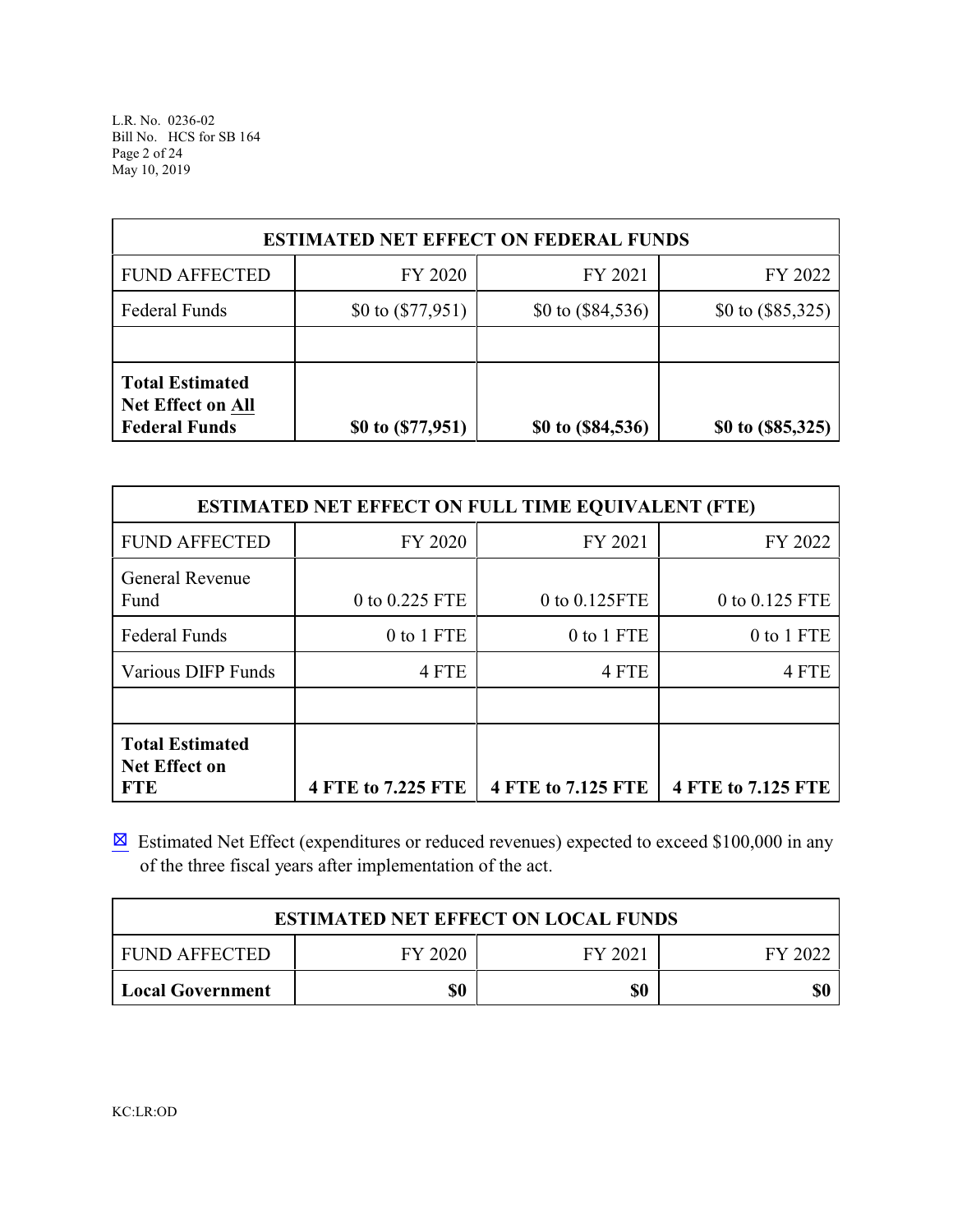L.R. No. 0236-02 Bill No. HCS for SB 164 Page 3 of 24 May 10, 2019

# **FISCAL ANALYSIS**

### ASSUMPTION

§§193.015, 195.100, 334.037, 334.104, 334.108, 334.735, 334.736, 334.747, 334.749, 338.010, 630.75 & 630.875 - Physician Assistants **Oversight** notes these sections are similar to HCS for HB 840 from 2019.

In response to a similar proposal from this year (HCS for HB 840), officials from the **Department of Insurance, Financial Institutions and Professional Registration (DIFP)** stated the bill is anticipated to have no fiscal impact to the DIFP. However, should the extent of the work be more than anticipated, the DIFP would request additional appropriation and/or FTE through the budget process.

**Oversight** does not have any information to the contrary. Therefore, Oversight will assume DIFP has sufficient existing staff and resources available to perform the additional duties required by this proposal and will reflect no fiscal impact to the DIFP for fiscal note purposes.

**Oversight** notes that in response to a similar proposal from this year (HCS for HB 840), officials from the **Department of Health and Senior Services**, the **Department of Mental Health** and the **Department of Social Services** stated the proposal would not have a direct fiscal impact on their organizations. Oversight does not have any information to the contrary. Therefore, Oversight will reflect a zero impact in the fiscal note for these organizations.

§§214.276, 256.477, 317.015, 324.086, 324.217, 324.496, 324.523, 324.1112, 328.150, 329.140, 337.330, 337.525, 337.630, 337.730, 339.532, 346.105, 436.230 - Professional Registration **Oversight** notes these sections are similar to SB 258 from 2019.

In response to a similar proposal from this year (SB 258), officials from the **Office of Administration** - **Administrative Hearing Commission**, the **Department of Revenue**, the **Department of Health and Senior Services**, the **Department of Natural Resources**, the **Department of Agriculture**, the **Department of Transportation** and the **Department of Public Safety** - **Missouri Highway Patrol** each assumed the proposal would have no fiscal impact on their respective organizations.

In response to a similar proposal from this year (SB 258), officials from the **St**. **Francois County Assessor**, **City of Springfield**, **City of Columbia**, **Monroe County Assessor** and **Kansas City** each assumed the proposal would have no fiscal impact on their respective organizations.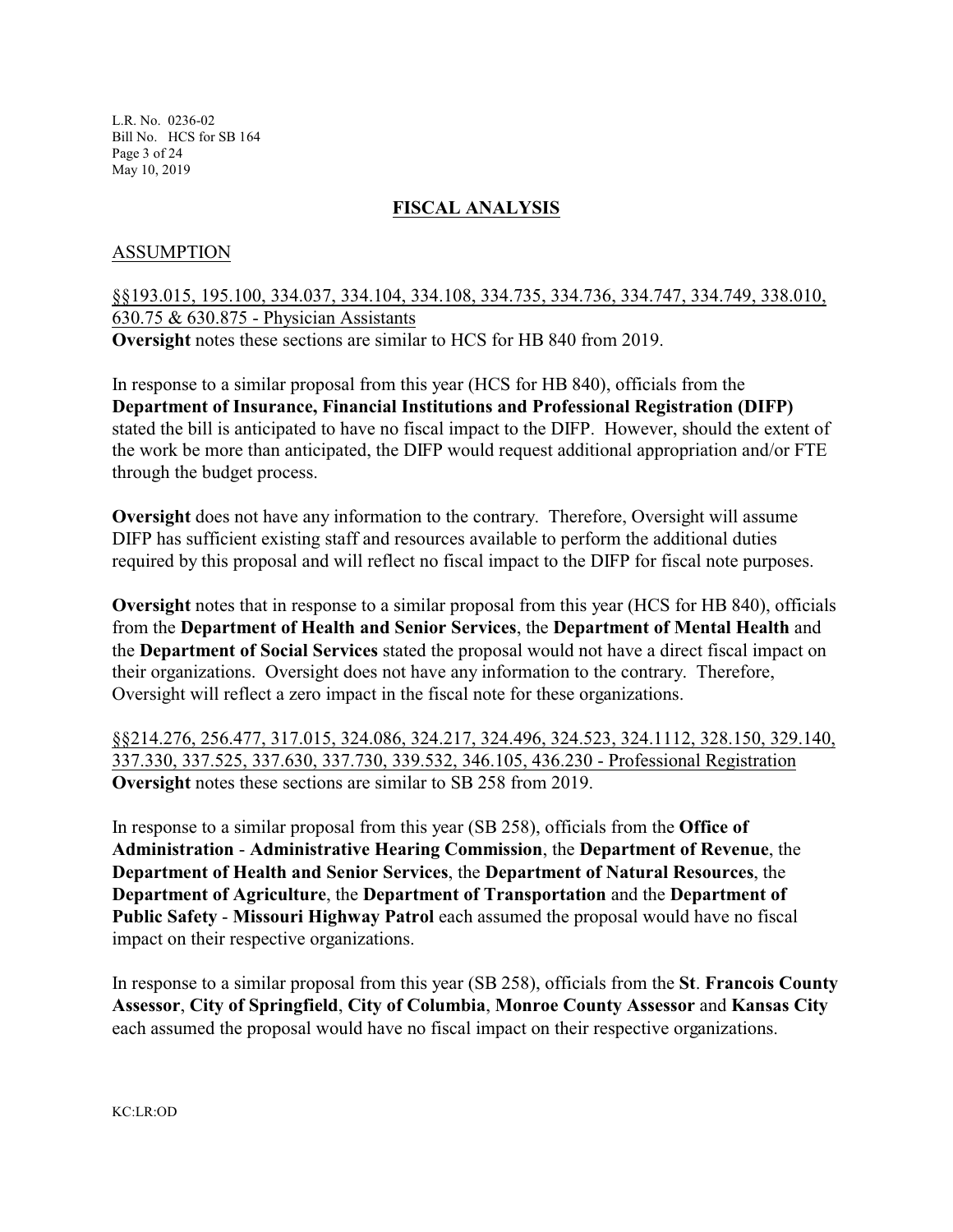L.R. No. 0236-02 Bill No. HCS for SB 164 Page 4 of 24 May 10, 2019

#### ASSUMPTION (continued)

**Oversight** notes that the above mentioned agencies have stated the proposal would not have a direct fiscal impact on their organization. Oversight does not have any information to the contrary. Therefore, Oversight will reflect a zero impact on the fiscal note.

**Oversight** only reflects the responses that we have received from state agencies and political subdivisions; however, other cities and counties were requested to respond to this proposed legislation but did not. For a general listing of political subdivisions included in our database, please refer to [www.legislativeoversight.mo.gov.](http://www.legislativeoversight.mo.gov.)

Officials from the **Department of Insurance, Financial Institutions and Professional Registration (DIFP)** assume the proposal will have no fiscal impact on their organization.

**Oversight** notes that DIFP has stated the proposal would not have a direct fiscal impact on their organization. Oversight does not have any information to the contrary. Therefore, Oversight will reflect a zero impact on the fiscal note.

§§ 214.276, 256.477, 317.015, 324.012, 324.086, 324.217, 324.262, 324.265, 324.496, 324.523, 324.1112, 324.1118, 326.280, 326.289, 326.310, 327.131, 327.221, 327.312, 327.381, 327.441, 327.612, 328.075, 328.150, 329.140, 331.030, 331.060, 332.231, 332.251, 332.281, 332.291, 333.041, 333.151, 334.414, 334.530, 334.613, 334.616, 334.655, 334.715, 334.920, 335.046, 335.066, 336.030, 336.110, 337.020, 337.035, 337.330, 337.510, 337.525, 337.615, 337.630, 337.644, 337.645, 337.665, 337.715, 337.730, 338.030, 338.055, 338.065, 338.185, 339.040, 339.100, 339.511, 339.532, 340.228, 340.264, 340.274, 340.300, 344.030, 344.050, 345.015, 345.050, 345.065, 346.055, 346.105, and 436.230 - Fresh Start Act of 2019 **Oversight** notes these sections are similar to SCS for HCS for HB 564 from 2019.

#### *Section 324.012 - Fresh Start Act*

In response to a similar proposal from this year (SCS for HCS for HB 564), officials from the **Department of Insurance, Financial Institutions and Professional Registration** assumed this proposal requires that each state licensing authority list the categories or specific criminal convictions that could disqualify an applicant from receiving a license. Further, licensing authorities shall only list criminal convictions that are specific and directly related to the duties and responsibilities for the licensed occupation. Currently no such list exists. As a result, the department would need ongoing attorney services to develop the list and determine which convictions are "specific and directly related" to the type of license being applied for.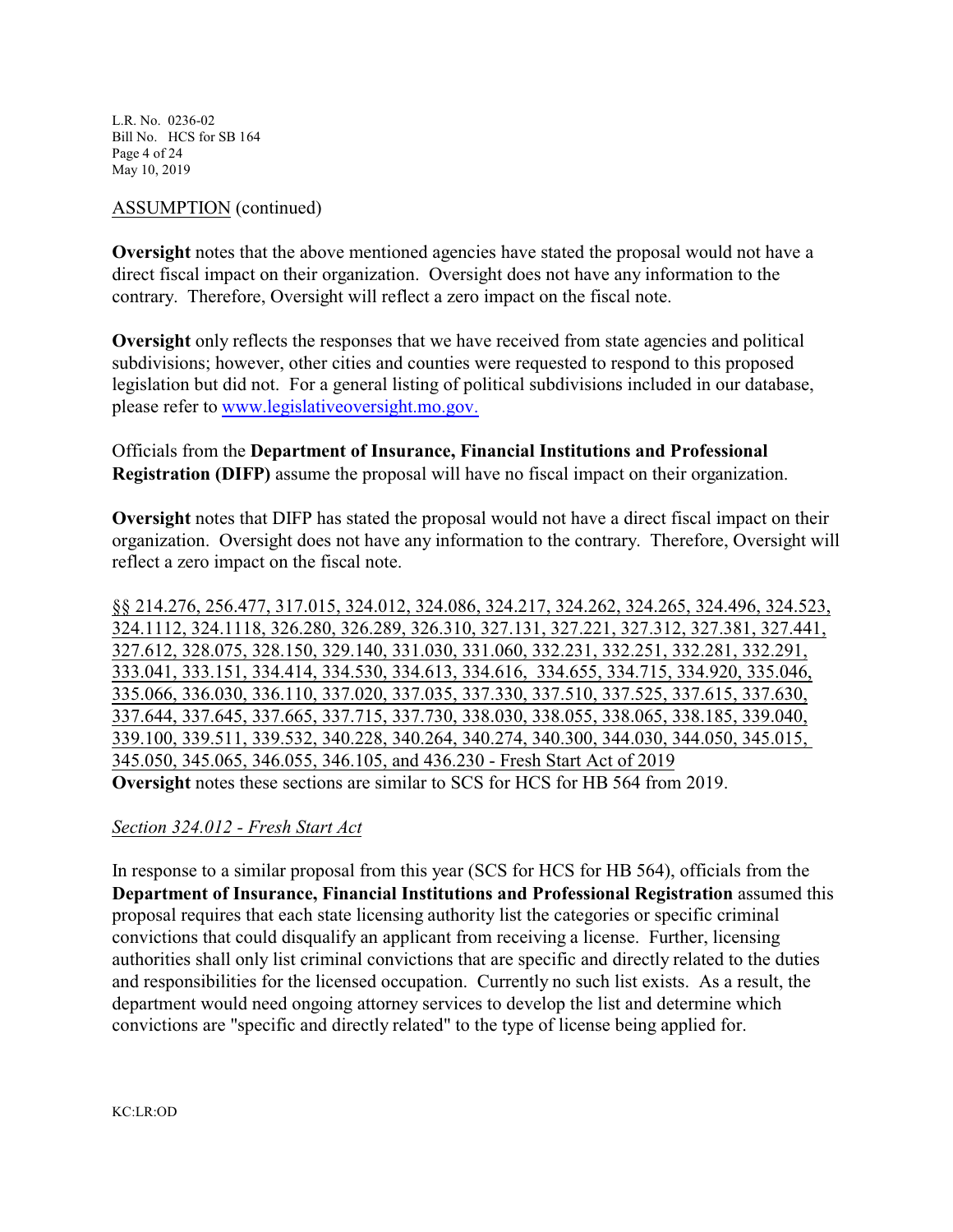L.R. No. 0236-02 Bill No. HCS for SB 164 Page 5 of 24 May 10, 2019

#### ASSUMPTION (continued)

The department estimates at least \$285,437 in additional FTE and/or legal contract costs (estimating three attorney FTE at \$68,310 annually or work in various division / boards in the department) to various department funds annually for this work. The exact costs could be greater. The department would need to request additional FTE and/or expense appropriation through the budget process to handle this additional workload.

This bill also authorizes that an individual with a criminal record may petition a licensing authority at any time for a determination of whether the individual's criminal record will disqualify the individual from obtaining a license. The licensing authority shall inform the individual of their standing within 30 days after the licensing authority has met, but in no event more than four months after receiving the petition from the applicant.

Each written determination that an applicant's criminal conviction is a specifically listed disqualifying conviction "shall be documented with written findings for each of the grounds or reasons…by clear and convincing evidence sufficient for a reviewing court". The licensing authority may charge a fee not to exceed \$25.00 for each petition. The fiscal impact the department for petition process is unknown depending up on the number of petitions received and the extent of the work required. The department would request additional FTE and appropriation, as necessary, through the budget process.

In summary, DIFP assumes a cost for this section (3 FTE at \$68,310 annually and an additional unknown cost of \$100,000 for either or both contracting and additional legal staff ) of Unknown but greater than \$396,754 in FY 2020, \$421,311 in FY 2021 and \$424,347 in FY 2022 to Various Department Funds to provide for the implementation of all of the changes in this proposal.

**Oversight** will reflect DIFP's estimated need of at least 3 attorneys for this section and that DIFP may or may not incur additional unknown cost of \$100,000 for either or both contracting and additional legal staff as a result of this proposal. Oversight will reflect the estimated DIFP cost as (Could be greater than \$396,754) in FY 2020, (Could be greater than \$421,311) in FY 2021 and (Could be greater than \$424,347) in FY 2022.

**Oversight** will also reflect a revenue of \$117,000 per year to Various DIFP Funds as a result of the \$25 petition fee.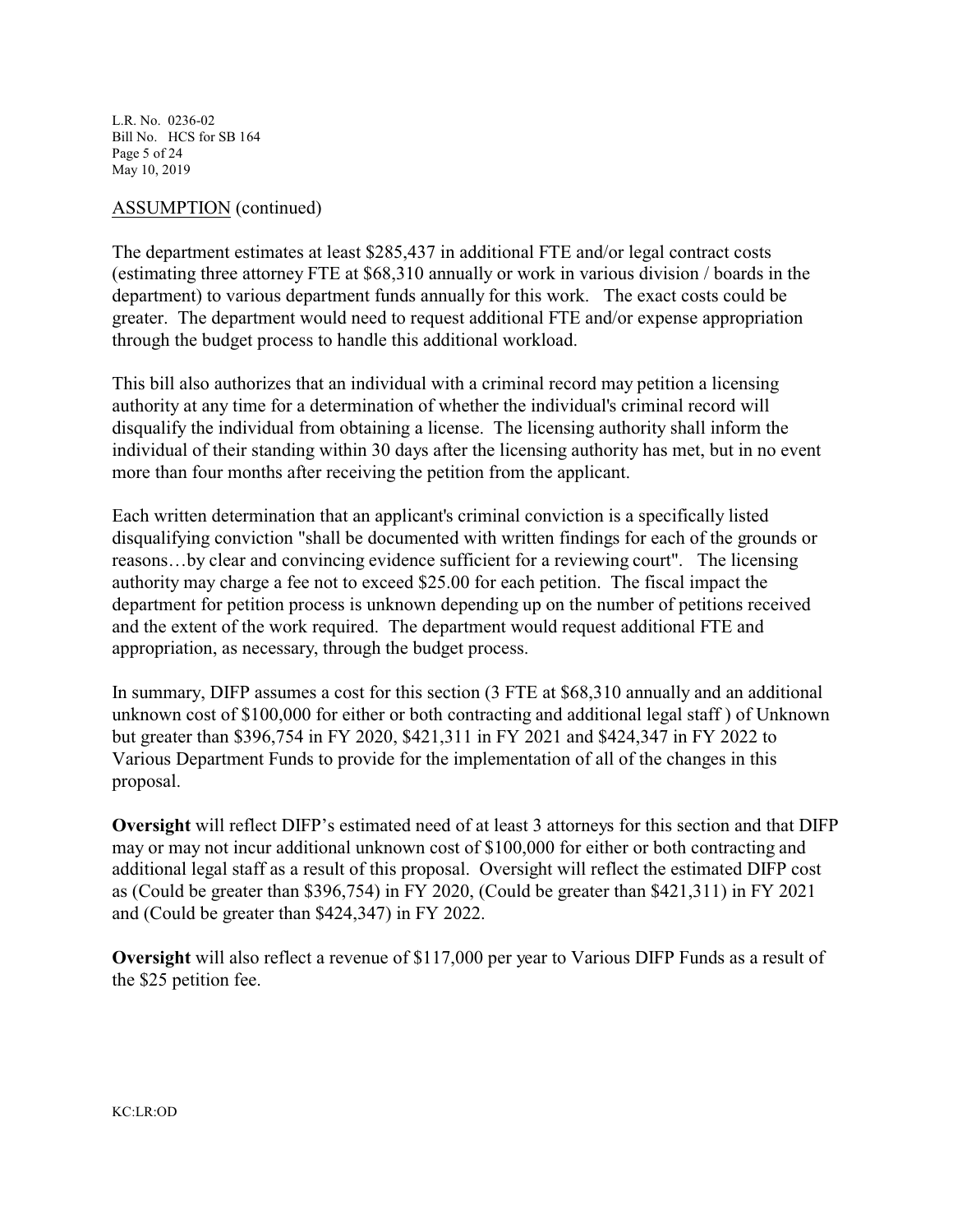L.R. No. 0236-02 Bill No. HCS for SB 164 Page 6 of 24 May 10, 2019

## ASSUMPTION (continued)

In response to a similar proposal from this year (SCS for HCS for HB 564), officials from the **Department of Revenue (DOR)** assumed this legislation creates the "Fresh Start Act of 2019" and may impact the issuance or denial of a dealer license as it relates to the required criminal background check.

#### *Administrative Impact*

To implement the proposed changes, the Department may be required to:

- Update the Dealer Operating Manual;
- Amend and update administrative rules; and
- Train staff.

|--|

| Management Analysis Spec I                                           | 40 hrs. @ \$18.42 per hr. |             | $=$ \$ 737  |
|----------------------------------------------------------------------|---------------------------|-------------|-------------|
| Administrative Office Support Asst. 15 hrs. $\omega$ \$13.78 per hr. |                           | $=$ \$ 207  |             |
| Revenue Manager                                                      | 80 hrs. @ \$20.59 per hr. | $= $1,647$  |             |
| <b>Total</b>                                                         |                           | $=$ \$2,591 |             |
|                                                                      |                           |             |             |
| FY 2020 - Personnel Services Bureau                                  |                           |             |             |
| <b>Administrative Analyst III</b>                                    | 10 hrs. @ \$19.80 per hr. |             | $=$ \$ 198  |
| <b>Total Costs</b>                                                   |                           |             | $=$ \$2,789 |

The Department anticipates that the DOR will be able to absorb these costs and that there will be no fiscal impact as a result of this proposal.

**Oversight** notes that the Department of Revenue has stated the proposal would not have a direct fiscal impact on their organization. Oversight does not have any information to the contrary. Therefore, Oversight will reflect a zero impact on the fiscal note for DOR.

#### *Section 324.012.4*

In response to a similar proposal from this year (SCS for HCS for HB 564), officials from the **Department of Health and Senior Services** - **Division of Community and Public Health** assumed the proposed legislation requires licensing authorities to revise their existing requirements to "explicitly state the specific criminal convictions that could disqualify an applicant from receiving a license." The Lead Licensing Program (LLP) and Onsite Wastewater Treatment Program (OWTP) would need to revise regulations to be compliant with this proposed legislation.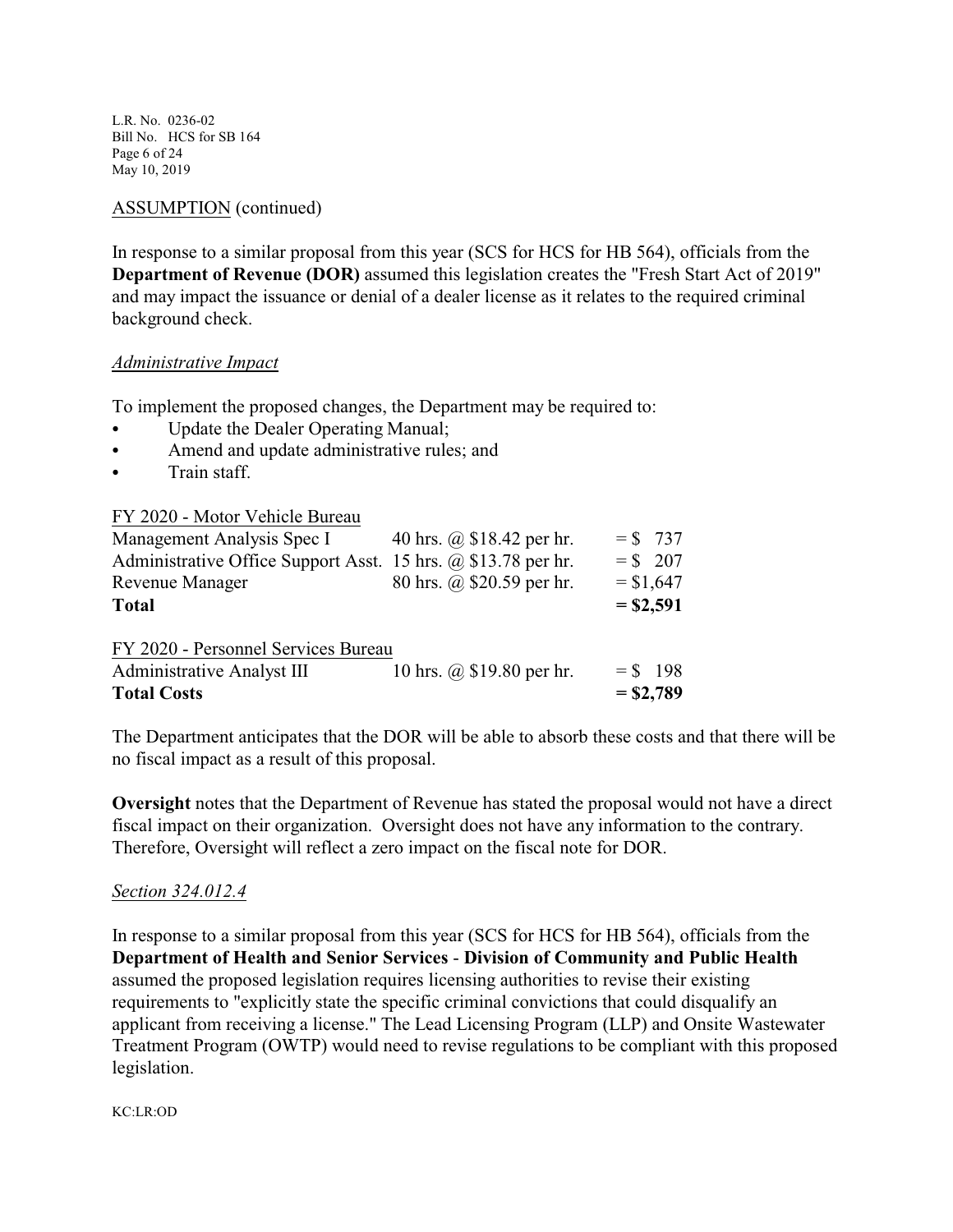L.R. No. 0236-02 Bill No. HCS for SB 164 Page 7 of 24 May 10, 2019

#### ASSUMPTION (continued)

The OWTP does not assess criminal history as part of their current licensing practice, and would need to review their regulations for consistency or make a minor amendment. The LLP is required to assess criminal history under another statute, so the program would need to revise their forms to be compliant with the proposed legislation. Time and cost for these revisions is estimated in the table below. The department anticipates being able to absorb these costs, resulting in zero fiscal impact. However, until the FY20 budget is final, the department cannot identify specific funding sources.

|             | Program         | Program     | Program    | <b>Section Rules Management</b> |          | Total    |
|-------------|-----------------|-------------|------------|---------------------------------|----------|----------|
|             | Manager         | Manager     | staff (HPR | Coordinator                     | Review   |          |
|             | <b>EPHS V -</b> | (Env.       | II)        | (HPR III)                       | (HSSM)   |          |
|             | OWTP)           | Superv. $-$ |            |                                 |          |          |
|             |                 | LLP)        |            |                                 |          |          |
| <b>OWTP</b> |                 |             |            |                                 |          |          |
| rules       |                 |             |            |                                 |          |          |
| <b>LLP</b>  |                 | 15          | ς          | 30                              |          | 55       |
| rules       |                 |             |            |                                 |          |          |
| <b>LLP</b>  |                 |             |            |                                 |          |          |
| forms       |                 |             |            |                                 |          |          |
| Total       |                 | 17          |            | 32                              |          | 65 hours |
| hours       |                 |             |            |                                 |          |          |
| Average     | \$53,351        | \$58,903    | \$37,970   | \$43,365                        | \$66,574 |          |
| Salary      |                 |             |            |                                 |          |          |
| Total       | \$52            | \$491       | \$149      | \$680                           | \$196    | \$1,568  |
| cost        |                 |             |            |                                 |          |          |

**Oversight** notes that the Division of Community and Public Health has stated the proposal would not have a direct fiscal impact on their organization. Oversight does not have any information to the contrary. Therefore, Oversight will reflect a zero impact on the fiscal note for this agency for this section.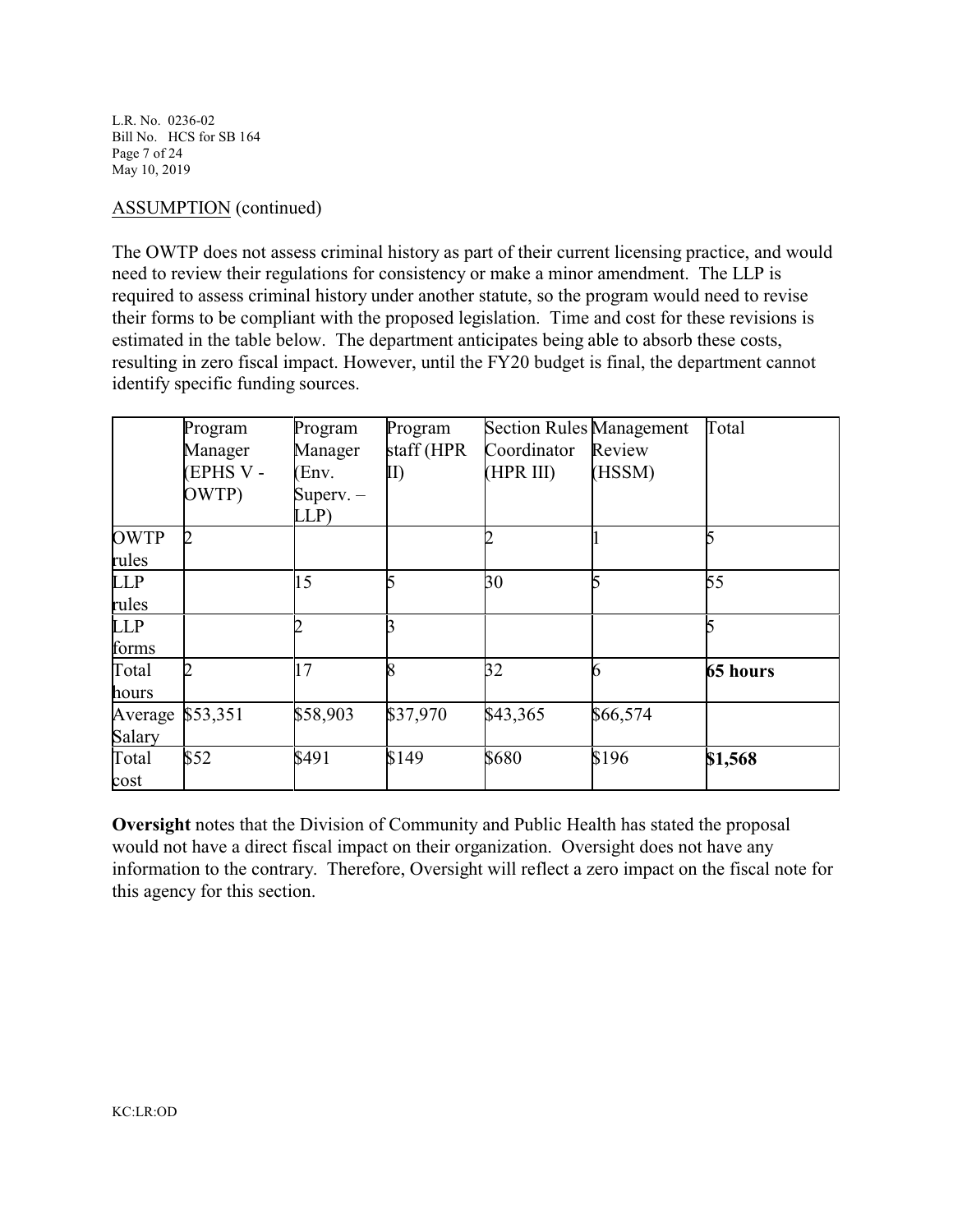L.R. No. 0236-02 Bill No. HCS for SB 164 Page 8 of 24 May 10, 2019

# ASSUMPTION (continued)

# *Section 324.012.4(1)*

In response to a similar proposal from this year (SCS for HCS for HB 564), officials from the **Department of Health and Senior Services** - **Division of Regulation and Licensure (DRL)** assumed the proposed legislation requires DRL's, Section for Health Standards and Licensure, Bureau of Narcotics and Dangerous Drugs (BNDD) and the Bureau of Emergency Medical Services (EMS) to revise its existing licensing requirements to explicitly list the specific criminal convictions that could disqualify an applicant from receiving a license.

It is assumed it will take BNDD's Health and Senior Services Manager (\$66,798, average annual salary) approximately 40 hours to make the required changes. Based on 2,080 working hours per year, this would require 0.02 FTE to assume these duties (40 hours  $\div$  2,080 hours per year = 0.02) for a total personal service cost of \$1,336 (\$66,798 X 0.02) for FY20.

It is assumed it will take EMS's Health and Senior Services Manager (salary \$60,784) approximately 40 hours to make the required changes. Based on 2,080 working hours per year, this would require 0.02 FTE to assume these duties (40 hours  $\div$  2,080 hours per year = 0.02) for a total personal service cost of \$1,216 (\$60,784 X 0.02) for FY20. Creating a total cost for DRL of \$2,552.

The department anticipates being able to absorb these costs. However, until the FY20 budget is final, the department cannot identify specific funding sources.

**Oversight** notes that the DRL has stated the proposal would not have a direct fiscal impact on their organization. Oversight does not have any information to the contrary. Therefore, Oversight will reflect a zero impact on the fiscal note for this agency for this section.

# *Section 324.012.5*

In response to a similar proposal from this year (SCS for HCS for HB 564), officials from the **Department of Health and Senior Services** - **Division of Regulation and Licensure (DRL)** assumed the proposed legislation allows a licensing authority to charge a fee to recoup costs when an individual with a criminal record petitions the licensing authority for a determination of whether their criminal record will disqualify them from obtaining a license. DRL assumes fees will not be charged for this service.

The department anticipates being able to absorb these costs. However, until the FY20 budget is final, the department cannot identify specific funding sources.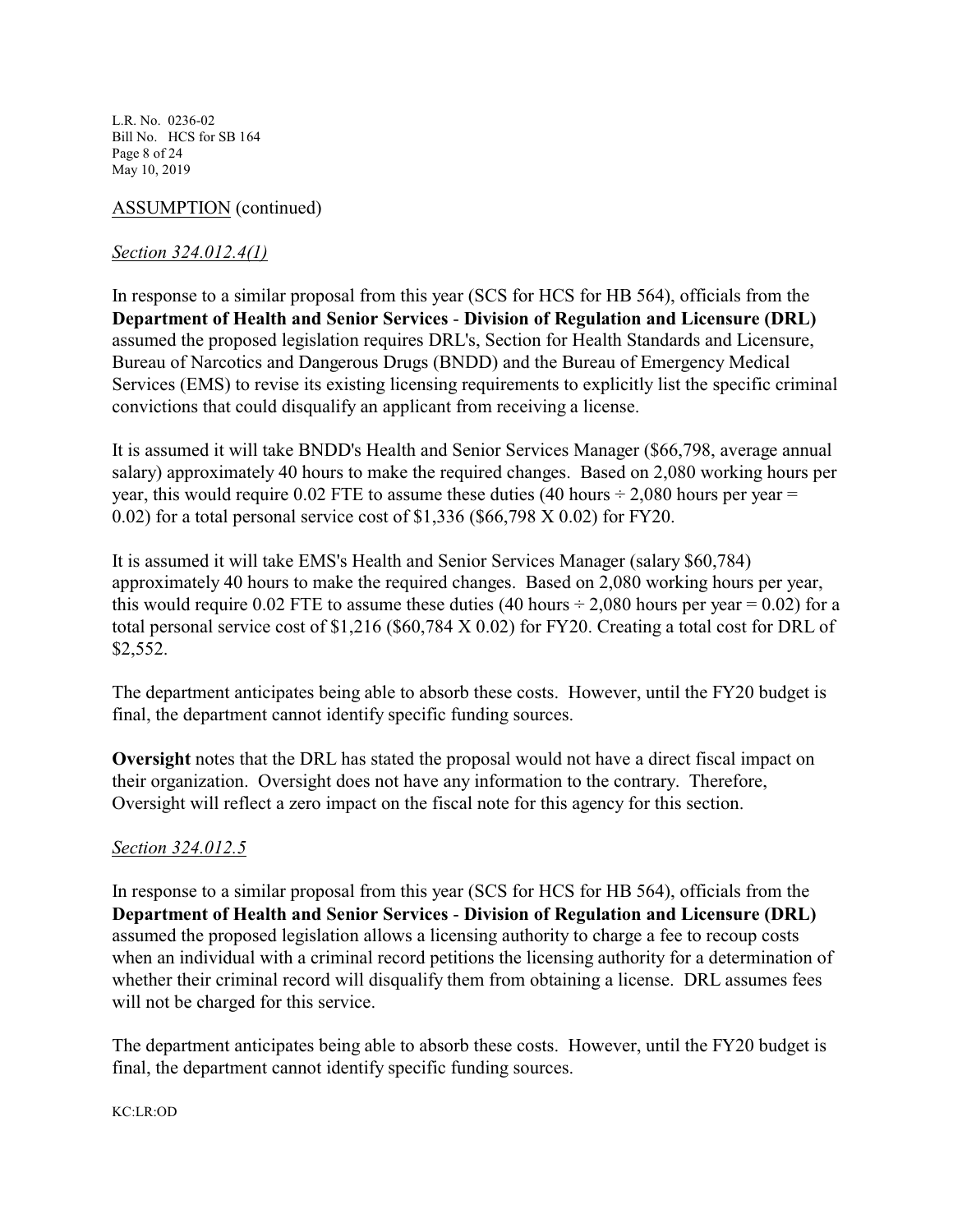L.R. No. 0236-02 Bill No. HCS for SB 164 Page 9 of 24 May 10, 2019

### ASSUMPTION (continued)

**Oversight** notes that the DRL has stated the proposal would not have a direct fiscal impact on their organization. Oversight does not have any information to the contrary. Therefore, Oversight will reflect a zero impact on the fiscal note for this agency for this section.

#### *Section 324.012.5*

In response to a similar proposal from this year (SCS for HCS for HB 564), officials from the **Department of Health and Senior Services** - **Directors Office (DHSS)** assumed the proposed legislation allows an individual with a criminal record to petition a licensing authority at any time for a determination of whether the individual's criminal record will disqualify the individual from obtaining a license. This petition shall include details on the individual's criminal record, and the licensing authority shall inform the individual of his or her standing within thirty days of receiving the petition from the applicant.

The Department of Health and Senior Services will require .125 FTE for an attorney (\$64,500 average annual salary) to process the increased number of petitions created from this proposed legislation. The attorney duties may include:

- Reviewing requests for records (sunshine and/or subpoenas);
- Coordinating and advising with program staff to determine whether the Department has records responsive to requests ;
- Reviewing of individual records;
- Determining appropriate response;
- Responding to requestor;
- Drafting/filing motions to quash subpoenas when necessary;
- Possible referrals to the Attorney General's Office;
- Assisting in the preparation of the documentation regarding each petition that must be done within thirty days of receiving the petition.

DHSS assumes that these additional petitions will require 260 hours of an attorney's time each year for a total of .125 FTE (260/2,080 hours=.125). This translates to a yearly additional cost of \$8,062.60 (\$31.01 an hour x 260 hours= \$8,062.60). Due to current workload being at maximum limits, these costs cannot be absorbed.

**Oversight** assumes DHSS could absorb some of the additional duties without adding 1/8 of an FTE; however, DHSS has stated due to current workload being at maximum limits, these cost cannot be absorbed. Therefore, Oversight will range the cost from \$0 (1/8 FTE can be absorbed) to \$8,063 (1/8 FTE is not absorbed) to the General Revenue Fund.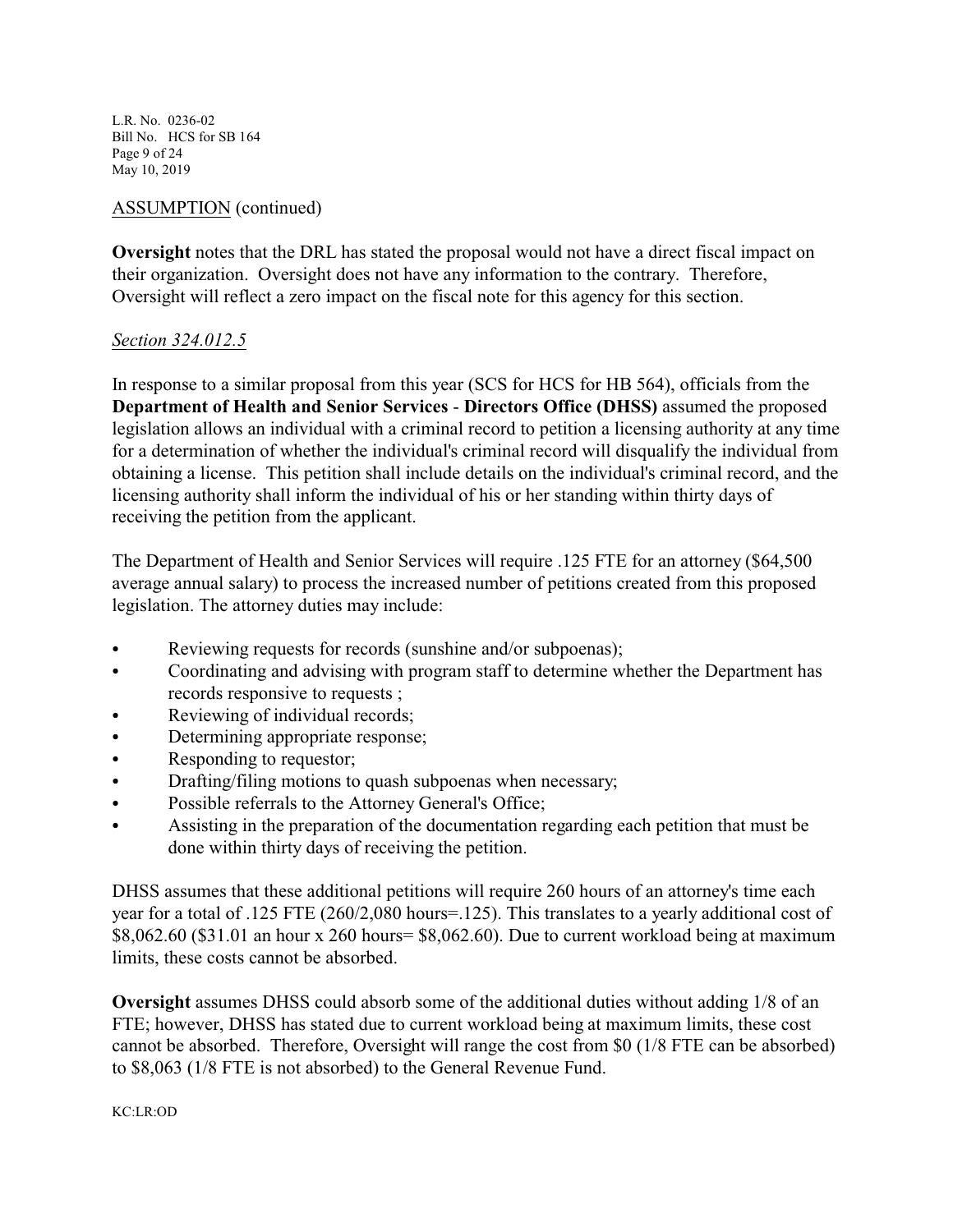L.R. No. 0236-02 Bill No. HCS for SB 164 Page 10 of 24 May 10, 2019

# ASSUMPTION (continued)

## *Section 324.012.11*

In response to a similar proposal from this year (SCS for HCS for HB 564), officials from the **Department of Health and Senior Services** - **Directors Office (DHSS)** assumed he proposed legislation requires the promulgation of rules and regulations, which include the following duties (but not all inclusive): establish guidelines, implement strategies, make evidence-based system changes, and create policy recommendations. The Department of Health and Senior Services (DHSS), Office of General Counsel will need an additional .1 FTE for an attorney (salary of \$64,500 per year) to perform the research necessary to ensure the new guidelines and information for this proposed legislation has been properly vetted and implementation is completed quickly and with fiscal responsibility. Due to current workload being at maximum limits, these costs cannot be absorbed.

**Oversight** assumes DHSS could absorb some of the additional duties without adding .1 of an FTE; however, DHSS has stated due to current workload being at maximum limits, these cost cannot be absorbed. Therefore, Oversight will range the cost from \$0 (.1 FTE can be absorbed) to \$\$5,375 (.1FTE is not absorbed) in FY 2020 to the General Revenue Fund.

#### *Section 344.030.2(1)*

In response to a similar proposal from this year (SCS for HCS for HB 564), officials from the **Department of Health and Senior Services** - **Division of Regulation and Licensure (DRL)** assumed he proposed legislation removes the Board of Nursing Home Administrators (BNHA) ability to deny licenses based on moral turpitude. This will require BNHA to promulgate new rules for the program. It is assumed it will take the Board of Nursing Home Administrator's Principal Assistant Board/Commission (salary \$51,658) approximately 16 hours to make the required changes to state rules. Based on 2,080 working hours per year, this would require 0.01 FTE to assume these duties (16 hours  $\div$  2,080 hours per year = 0.01) for a total personal service cost of \$517 (\$51,658 X 0.01) for FY20.

The department anticipates being able to absorb these costs. However, until the FY20 budget is final, the department cannot identify specific funding sources.

**Oversight** notes that the DRL has stated the proposal would not have a direct fiscal impact on their organization. Oversight does not have any information to the contrary. Therefore, Oversight will reflect a zero impact on the fiscal note for this agency for this section.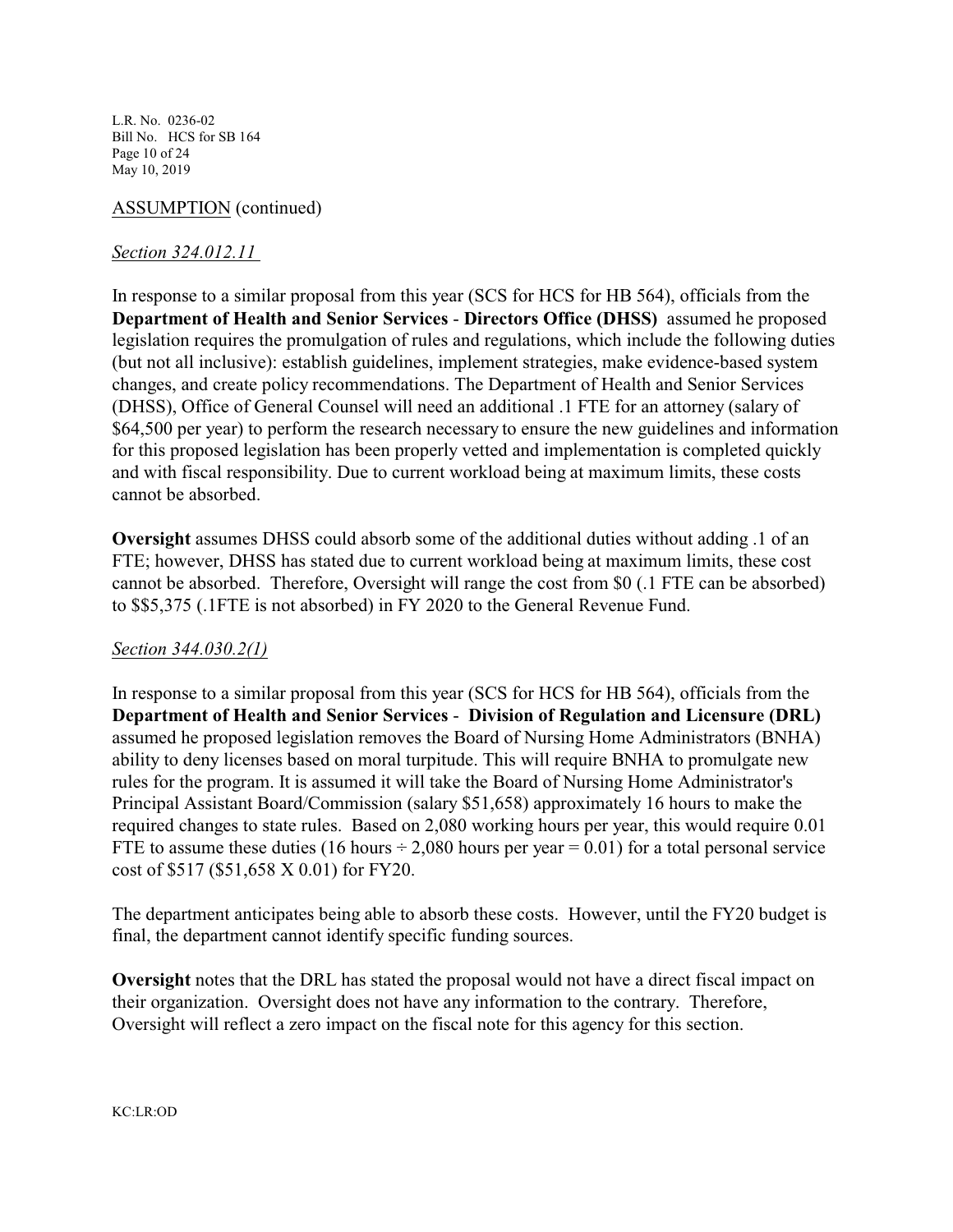L.R. No. 0236-02 Bill No. HCS for SB 164 Page 11 of 24 May 10, 2019

#### ASSUMPTION (continued)

In response to a similar proposal from this year (SCS for HCS for HB 564), officials from the **Department of Insurance, Financial Institutions and Professional Registration (DIFP)** stated that this section is anticipated to have no fiscal impact to the department. However, should the extent of the work be more than anticipated, the department would request additional appropriation and/or FTE through the budget process

**Oversight** notes that the DIFP has stated the proposal would not have a direct fiscal impact on their organization. Oversight does not have any information to the contrary. Therefore, Oversight will reflect a zero impact on the fiscal note for this section for this agency.

In response to a similar proposal from this year (SCS for HCS for HB 564), officials from the **Department of Insurance, Financial Institutions and Professional Registration (DIFP)** assumed this legislation removes "reasonably" and replaces it with "directly". It will take additional review and time to determine if something is "directly related" to the occupation compared to "reasonably related." The person determining that will have to know the essence of a profession and what it requires to be able to determine if the criminal conviction is directly related and whether that crime needs to go on the specific list of crimes as the statute requires. The department is estimating needing one attorney FTE for this work.

**Oversight** will reflect DIFP's estimated need of 1 additional attorney at \$68,310 annually. Oversight will reflect the estimated DIFP cost as (\$98,918) in FY 2020, (\$107,103) in FY 2021 and (\$108,116) in FY 2022.

In summary, DIFP assumes a total cost for this proposal (4 FTE at \$68,310 annually and an additional unknown cost of \$100,000 for either or both contracting and additional legal staff ) of Unknown but greater than \$495,672 in FY 2020, \$519,414 in FY 2021 and \$532,463 in FY 2022 to Various Department Funds to provide for the implementation of all of the changes in this proposal.

In response to a similar proposal from this year (SCS for HCS for HB 564), officials from the **Office of the State Courts Administrator**, the **Department of Corrections**, the **Department of Natural Resources**, the **Department of Transportation**, the **Department of Agriculture**, the **Office of Prosecution Services**, the **Department of Economic Development**, the **Office of the State Public Defender**, the **Office of Administration** - **Administrative Hearing Commission**, the **Department of Public Safety** - **Missouri Highway Patrol** and the **Office of Administration** each assumed the proposal will have no fiscal impact on their respective organizations.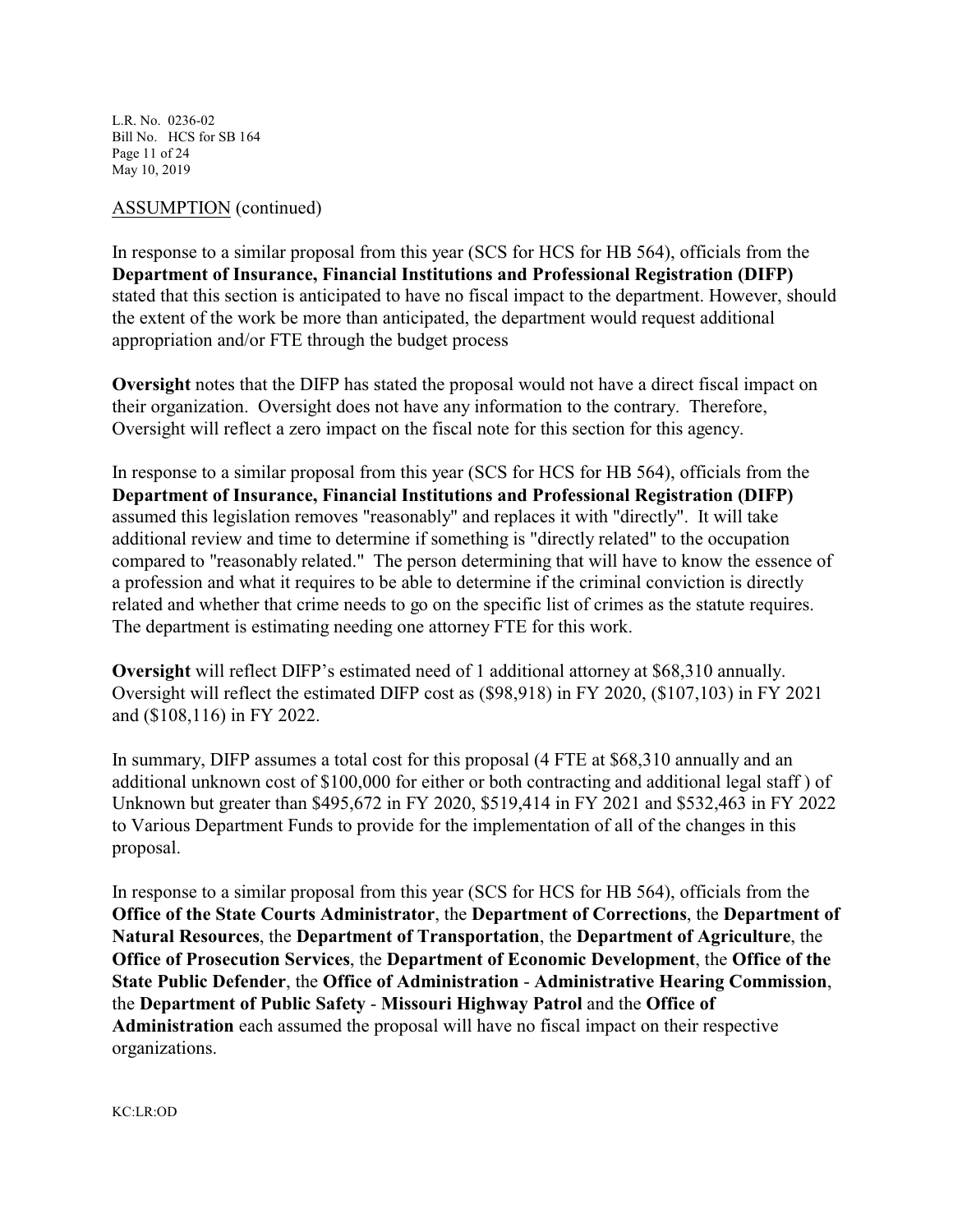L.R. No. 0236-02 Bill No. HCS for SB 164 Page 12 of 24 May 10, 2019

### ASSUMPTION (continued)

**Oversight** notes that the above mentioned agencies have stated the proposal would not have a direct fiscal impact on their organization. Oversight does not have any information to the contrary. Therefore, Oversight will reflect a zero impact on the fiscal note for these agencies.

# §324.009 - Professional Licensing Reciprocity **Oversight** notes these sections are similar to HB 1140 from 2019.

In response to a similar proposal from this year (HB 1140), officials from the **Department of Health and Senior Services (DHSS)** assumed the proposed legislation revises the professional licensing reciprocity criteria necessary to qualify for a license in the state of Missouri, including nonresident military spouses. Applicants applying for licensure under the proposed legislation would fall under the same reciprocity process, fee, and review as current applicants. Changing regulations and applicant licensure reviews are within the normal ebb and flow for the Department, so minimal time and expense will be required to conduct the requirements of the proposed legislation.

The department anticipates being able to absorb these costs. However, until the FY20 budget is final, the department cannot identify specific funding sources.

In response to a similar proposal from this year (HB 1140), officials from the **Department of Insurance, Financial Institutions and Professional Registration**, the **Department of Revenue**, the **Department of Natural Resources**, the **Department of Agriculture**, the **Department of Transportation**, the **Department of Public Safety** - **Missouri Highway Patrol** and the **Office of Administration** - **Administrative Hearing Commission** each assume the proposal will have no fiscal impact on their respective organizations.

**Oversight** notes that the above mentioned agencies have stated the proposal would not have a direct fiscal impact on their organization. Oversight does not have any information to the contrary. Therefore, Oversight will reflect a zero impact on the fiscal note for these agencies.

§324.025 - Expanded Workforce Access Act of 2019 **Oversight** notes these sections are similar to SB 318 from 2019.

In response to a similar proposal from this year (SB 318), officials from the **Department of Insurance, Financial Institutions and Professional Registration (DIFP)** assumed this proposal establishes the Expanded Workforce Access Act of 2019.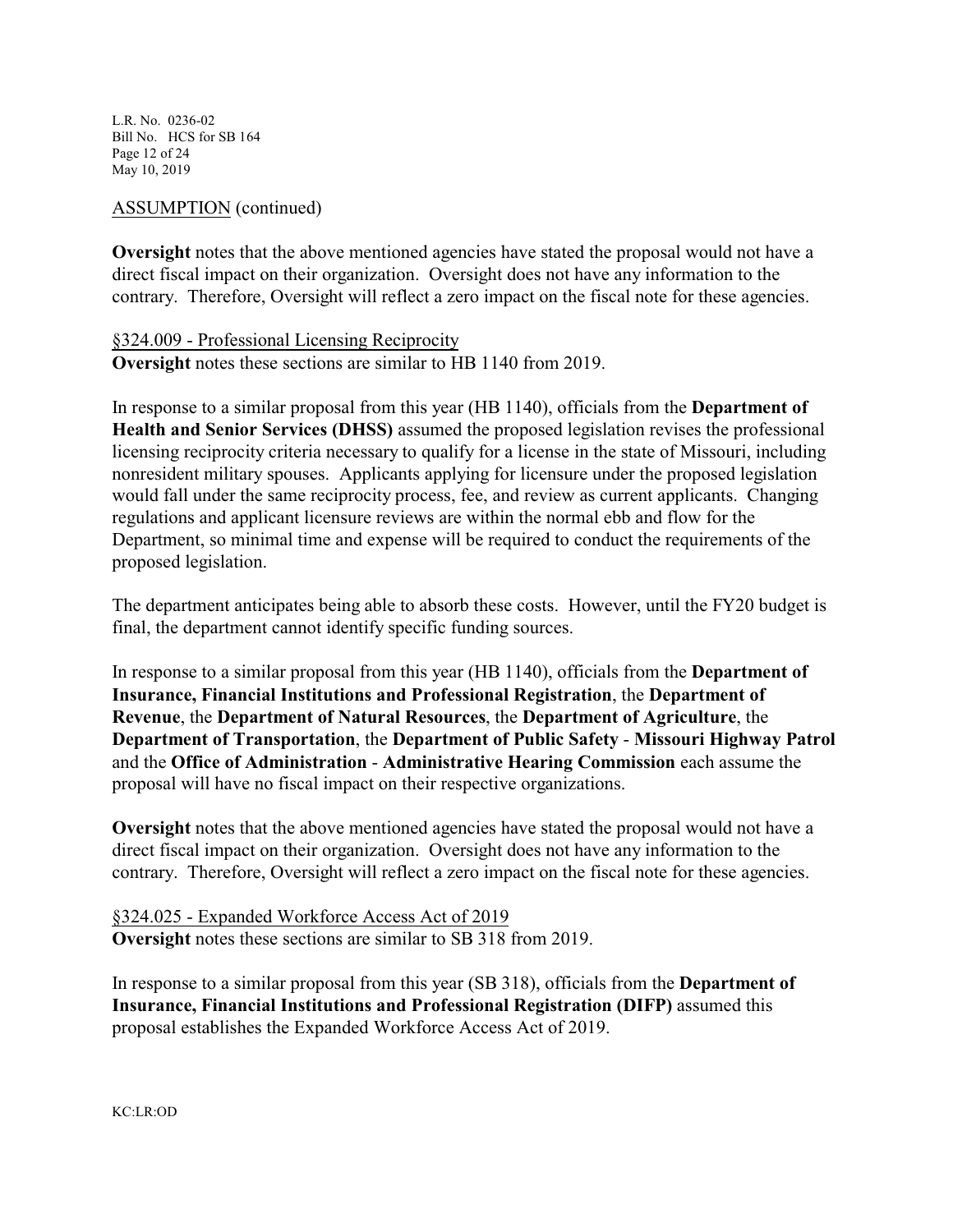L.R. No. 0236-02 Bill No. HCS for SB 164 Page 13 of 24 May 10, 2019

### ASSUMPTION (continued)

The fiscal impact is unknown to various DIFP funds depending upon the type of apprenticeships developed by state agencies or other licensing authorities and the extent of work that is demanded of the Division of Professional Registration.

**Oversight** will reflect an unknown cost to various DIFP funds.

Officials from the **Department of Economic Development - Division of Workforce Development (DWD)** assumed this proposal creates the "Expanded Workforce Access Act of 2019" stating that, within the parameters established under the federal Labor Standards for the Registration of Apprenticeship Programs, each state licensing authority shall grant a license to applicants that successfully complete the eighth grade, complete an apprenticeship approved by the Division of Professional Registration or US Department of Labor or otherwise permitted under state or federal law and have passed an examination by the appropriate licensing authority.

While DWD is not the licensing authority, DWD may be required to work with the Division of Professional Registration or other agencies to ensure individuals completing the approved apprenticeships receive their licenses. Therefore, DWD is estimating the need for 1 additional FTE (Workforce Development Specialist IV) at an annual salary of \$51,108. This would be a cost to federal funds.

**Oversight** will reflect a potential cost to Federal Funds of \$77,951 in FY 2020, \$84,536 in FY 2021, \$85,325 and FY 2022.

**Oversight** assumes Department of Economic Development - Division of Workforce Development (DED-DWD) could absorb some of the additional duties without adding an FTE; however, DED-DWD has stated due to current workload, these cost cannot be absorbed.

Therefore, Oversight will range the cost from \$0 (FTE can be absorbed) to the estimated provided by DED-DWD (FTE is not absorbed) to Federal Funds.

In response to a similar proposal from this year (SB 318), officials from the **Department of Health and Senior Services** - **Division of Regulation and Licensure (DHSS)** stated that this legislation allows an applicant to receive a license to practice an occupation, profession, or activity in Missouri under specified criteria through an apprenticeship program.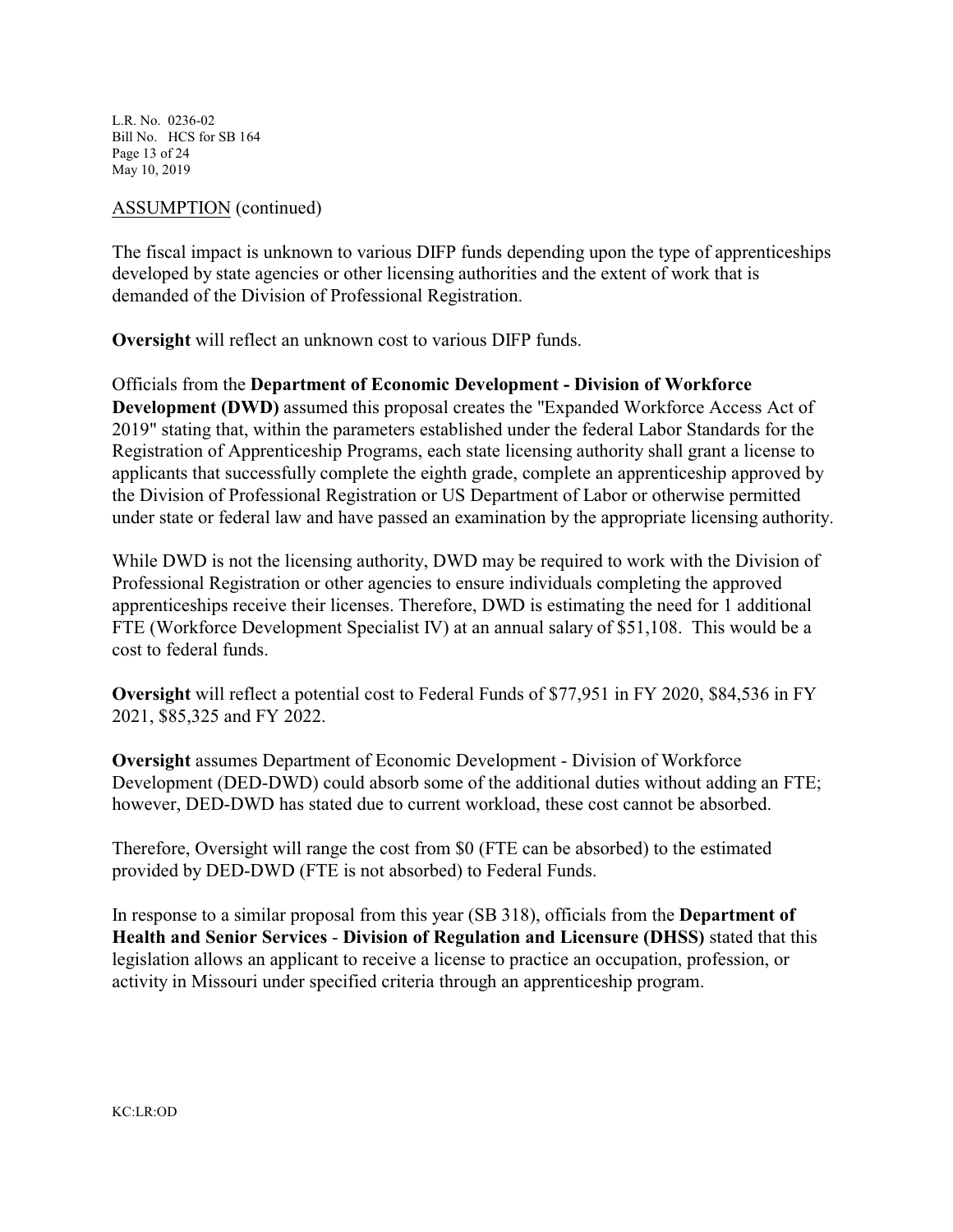L.R. No. 0236-02 Bill No. HCS for SB 164 Page 14 of 24 May 10, 2019

#### ASSUMPTION (continued)

The nursing home administrator applicant applying for licensure through apprenticeship would be treated as other applicants through the same application, office process, fee, and Board of Nursing Home Administrators' review to determine if the applicant meets the apprenticeship track for administrator licensure. DHSS does not anticipate an increase in applicants due to nursing home administrators obtaining licensure through an apprenticeship program.

#### *Section 324.025.5*

DHSS states that this section references the promulgation of rules and regulations. It is assumed it will take a Principal Assistant Board/Commission (salary \$51,658) approximately 16 hours make the required changes to state rules. Based on 2,080 working hours per year, this would require 0.01 FTE to assume these duties (16 hours  $\div$  2,080 hours per year = 0.01) for a total personal service cost of \$517 (\$51,658 X 0.01) for FY20.

**Oversight** assumes DHSS is provided with core funding to handle a certain amount of activity each year. Oversight assumes DHSS could absorb the costs related to this proposal with current resources; however, if multiple bills pass the cumulative impact may require additional FTE.

In response to a similar proposal from this year (SB 318), officials from the **Department of Health and Senior Services** - **Division of Community and Public Health (DHSS)** assumed that the Lead Licensing Program and Onsite Wastewater Treatment Program would accept approved apprenticeships for licensing, so long as the criteria in §324.025.3 are met. The only cost anticipated is for rulemaking to clarify how this statute impacts other existing licensing statutes and regulations, and creation of new application forms. Time and costs for these activities is estimated in the table below.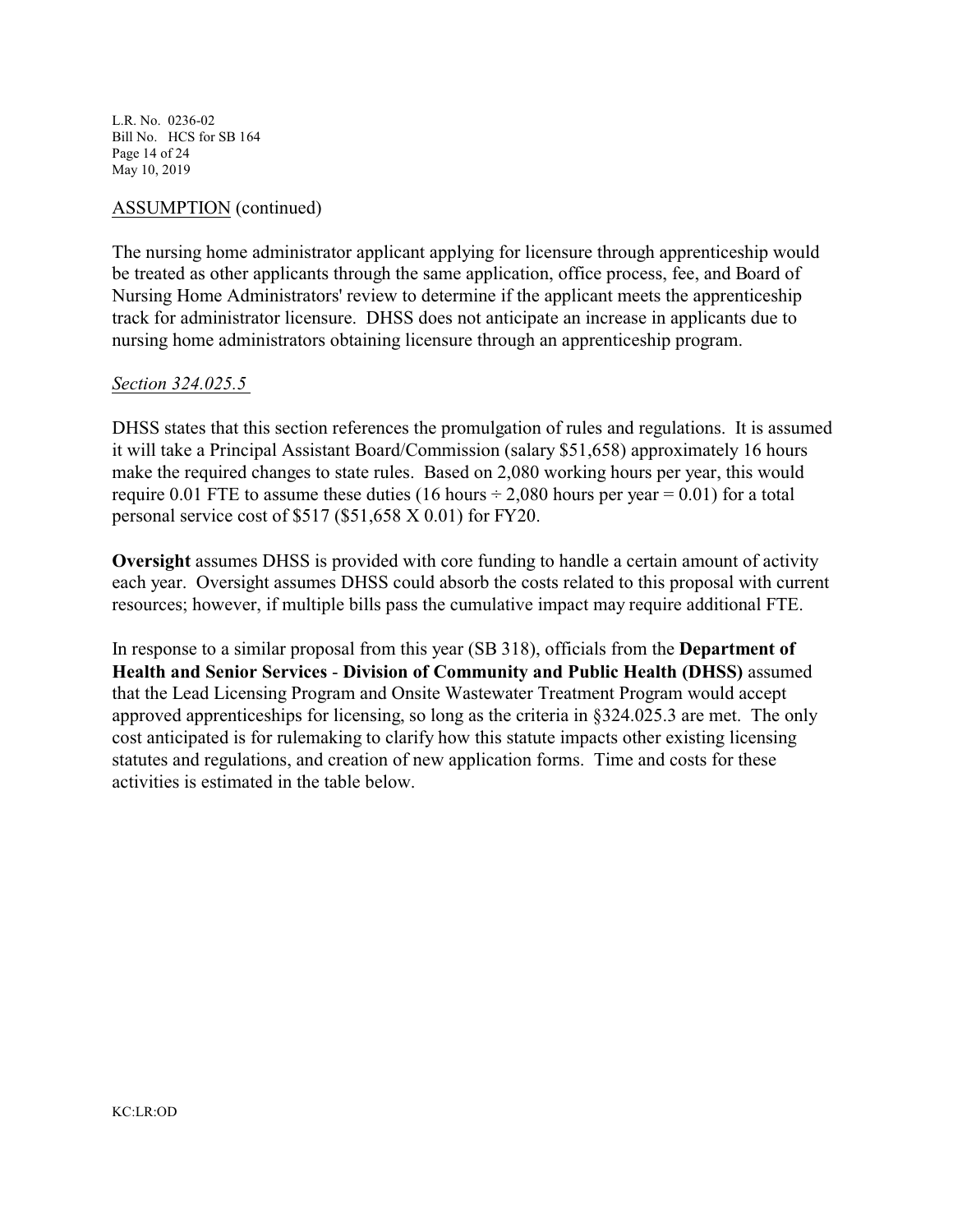L.R. No. 0236-02 Bill No. HCS for SB 164 Page 15 of 24 May 10, 2019

#### ASSUMPTION (continued)

|                   | Program         | Program     | Program       |             | Section Rules Management | Total    |
|-------------------|-----------------|-------------|---------------|-------------|--------------------------|----------|
|                   | Manager         | Manager     | staff $(HPR)$ | Coordinator | Review                   |          |
|                   | (EPHS V -       | (Env.       | II)           | (HPR III)   | (HSSM)                   |          |
|                   | OWTP)           | Superv. $-$ |               |             |                          |          |
|                   |                 | LLP         |               |             |                          |          |
| <b>OWTP</b> rules | 10              |             |               | 20          | 5                        | 35 hours |
| <b>OWTP</b> forms | 2               |             | 3             |             |                          | 5 hours  |
| LLP rules         |                 | 10          |               | 20          | 5                        | 35 hours |
| <b>LLP</b> forms  |                 | 2           | 3             |             |                          | 5 hours  |
| Total hours       | 12 <sub>1</sub> | 12          | 6             | 40          | 10                       | 80 hours |
| Average           | \$53,351        | \$58,903    | \$37,970      | \$43,365    | \$66,574                 |          |
| Salary            |                 |             |               |             |                          |          |
| Total cost        | \$308           | \$340       | \$110         | \$834       | \$320                    | \$1,912  |

DHSS anticipates being able to absorb these costs, resulting in zero fiscal impact. However, until the FY20 budget is final, the department cannot identify specific funding sources.

**Oversight** assumes DHSS is provided with core funding to handle a certain amount of activity each year. Oversight assumes DHSS could absorb the costs related to this proposal; however, if multiple bills pass the cumulative impact may require additional FTE.

In response to a similar proposal from this year (SB 318), officials from the **Department of Labor and Industrial Relations**, the **Department of Revenue**, the **Office of Administration** - **Administrative Hearing Commission**, the **Department of Transportation**, the **Department of Public Safety** - **Missouri Highway Patrol**, the **Department of Natural Resources** and the **Department of Agriculture** each assumed the proposal will have no fiscal impact on their respective organizations.

**Oversight** notes that the above mentioned agencies have stated the proposal would not have a direct fiscal impact on their organization. Oversight does not have any information to the contrary. Therefore, Oversight will reflect a zero impact on the fiscal note for these agencies.

§§324.035 & 337.029- Psychologist Licensees **Oversight** notes these sections are similar to HCS for HB 66 from 2019.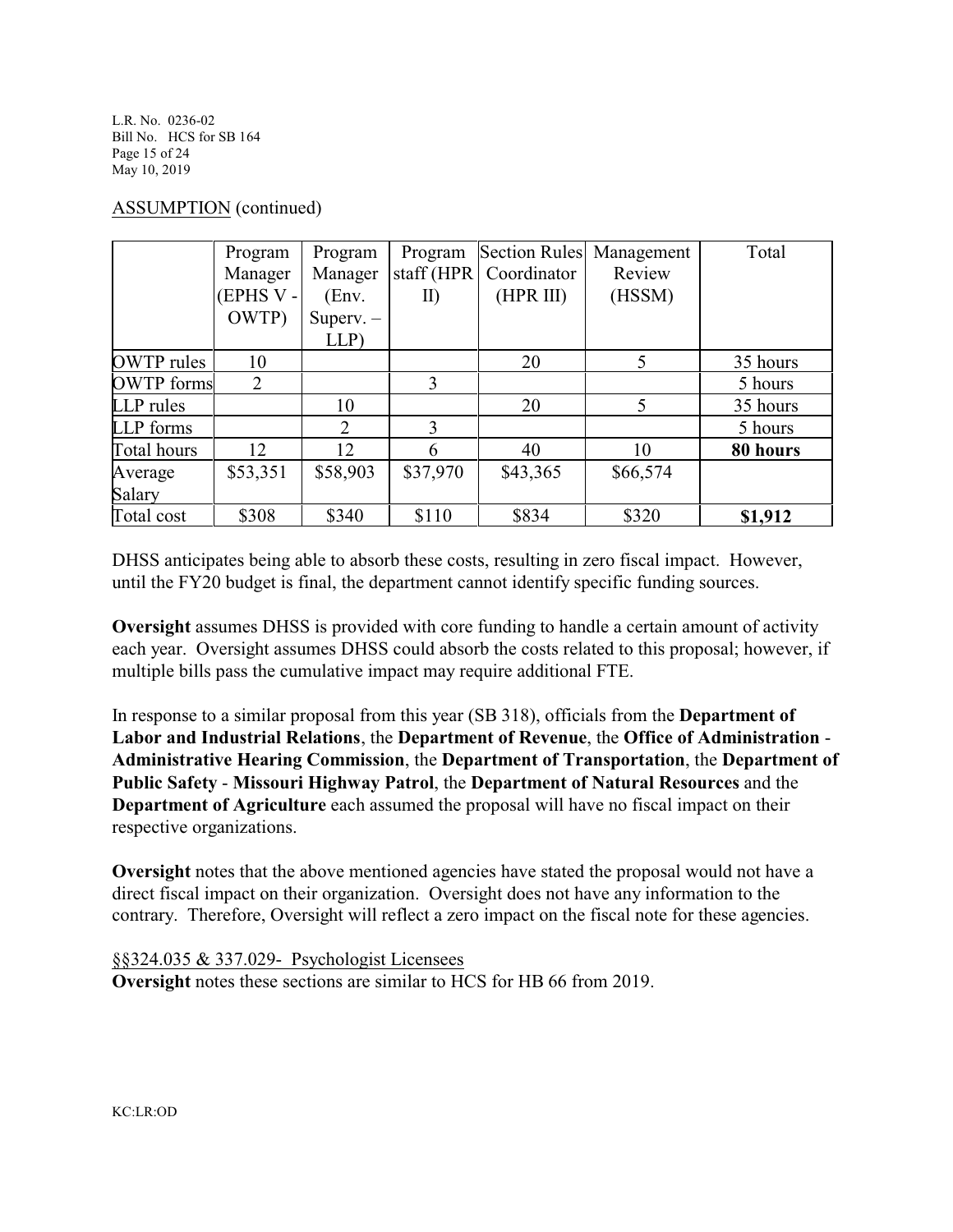L.R. No. 0236-02 Bill No. HCS for SB 164 Page 16 of 24 May 10, 2019

## ASSUMPTION (continued)

### *Section 324.035*

In response to a similar proposal from this year (HCS for HB 66), officials from the **Department of Insurance, Financial Institutions and Professional Registration (DIFP)** did not anticipate any fiscal impact from this section. The division believes offering training helps keep licensees compliant with laws and regulations. As an example, the state's Committee of Psychologists saw a tangible decrease in complaints after offering continuing education (CE) course for licensees. Should the number of complaints and investigations rise, the department may need to request additional appropriation and FTE through the budget process.

**Oversight** notes that the Department of Insurance, Financial Institutions and Professional Registration has stated the proposed section would not have a direct fiscal impact on their organization. Oversight does not have any information to the contrary. Therefore, Oversight will reflect a zero impact on the fiscal note.

#### *Sections 337.020*

In response to a similar proposal from this year (HCS for HB 66), officials from the **Department of Insurance, Financial Institutions and Professional Registration (DIFP)** assumed this proposal removes language that was inadvertently left in a bill that passed in 2018. Currently, the State Committee of Psychologists' license processing time is being extended by the inadvertent language. This additional time and effort is increasing the committee's costs. DIFP estimates 40 applications a year are processed and not approved, which would be a \$6,000 per year loss of income to the State Committee of Psychologist Fund for work done to process applications.

If the proposed legislation does not pass and the increased costs remain, the State Committee of Psychologists will need to increase their fees to correlate with the increased processing time and effort. The proposed legislation itself will cause no fiscal impact to the department, but prevent future costs to committee licensees.

**Oversight** will assume removing this fee exemption may impact behavior and result in fewer non qualified applications from being submitted. Therefore, Oversight will reflect up to \$6,000 of additional annual application fee revenue to the State Committee of Psychologist Fund.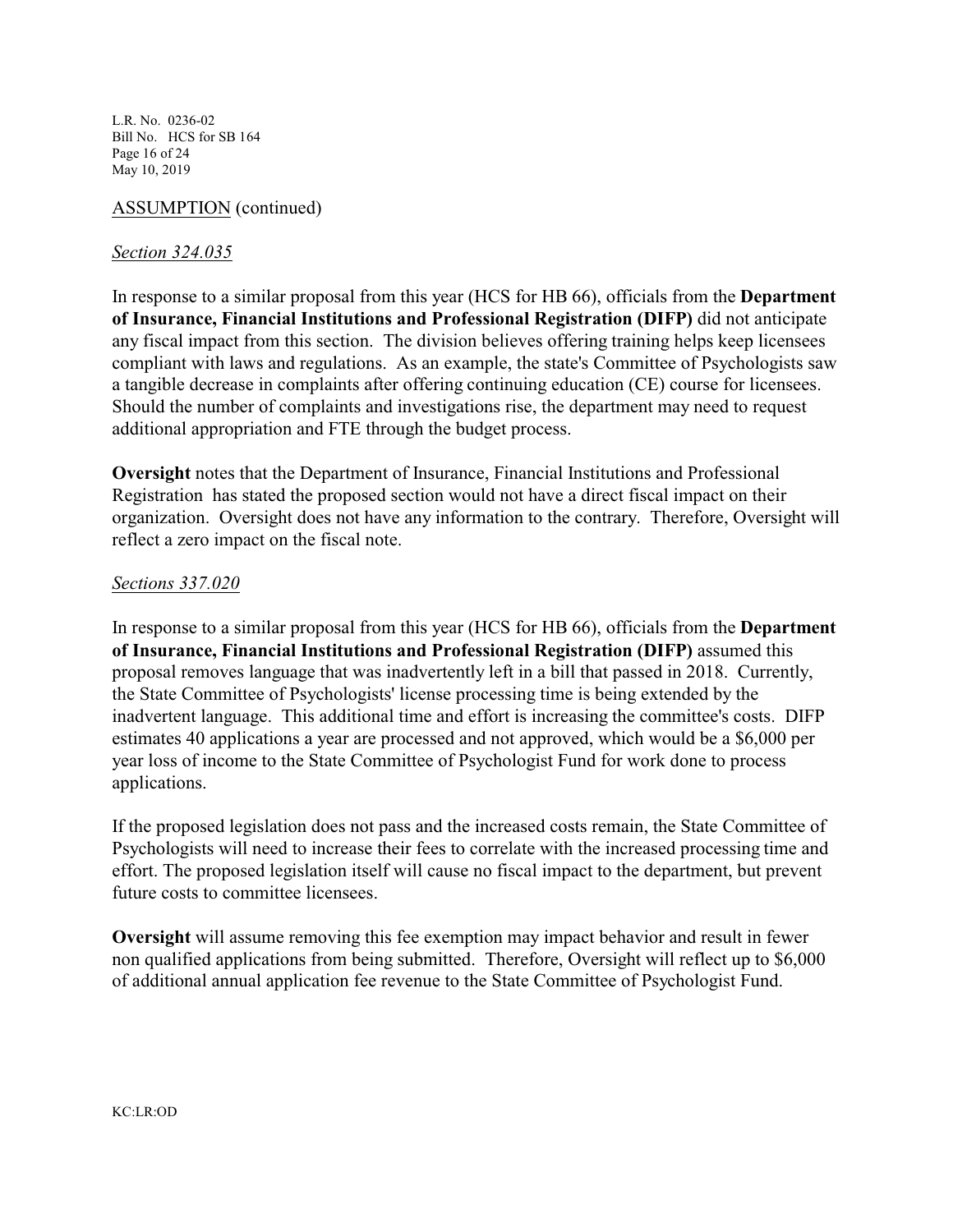L.R. No. 0236-02 Bill No. HCS for SB 164 Page 17 of 24 May 10, 2019

### ASSUMPTION (continued)

In response to a similar proposal from this year (HCS for HB 66), officials from the **Department of Mental Health**, the **Department of Health and Senior Services** and the **Department of Social Services** each assumed the proposal will have no fiscal impact on their respective organizations.

**Oversight** notes that the above mentioned agencies have stated the proposal would not have a direct fiscal impact on their organization. Oversight does not have any information to the contrary. Therefore, Oversight will reflect a zero impact on the fiscal note for these agencies.

§§334.506 & 334.613 - Allows Physical Therapists to Treat Patients without a Prescription **Oversight** notes these sections are similar to Perfected HCS for HB 410 from 2019.

In response to a similar proposal from this year (Perfected HCS for HB 410), officials from the **Department of Social Services (DSS)** assumed this bill allows physical therapists to treat patients without a prescription. The change from the "02" version of the bill is the "03" version allows the physical therapist consult with health care providers if after ten visits or twenty-one business days, the patient has functional improvement and the physical therapist believes the continuation of physical therapy is reasonable.

Currently, physical therapy services must be prescribed by a primary care provider and are only a covered benefit for children in Managed Care. Additionally, any service included in the Individualized Education Program (IEP) developed through the public school is covered through Fee-For-Service.

MO HealthNet's requirement for medical necessity of physical therapy services would be impacted if the need for prescription and referral by a primary care provider (or specialist) were removed. By removing this connection to the primary care/specialist provider, utilization for these services will inevitably increase over time due to provider-induced demand, potential for over treatment (due to lack of utilization controls), and difficulty in enforcement. In addition, utilization increases may be expected based on the use of in-office ancillary. Without the need for a script or other utilization control, utilization increases may be anticipated as clinicians have the ability to bill up to ten visits before they must seek further consult, and without an enforcement process, it is assumed this type of behavior will increase.

It is assumed that the Managed Care capitation rates would increase at least \$100,000 per year based on this legislation. For FY21 and FY22, a 2.4% medical inflation rate was used. Mo HealthNet estimates the actuarial cost to evaluate this program change to the Managed Care capitation rates to be no more than \$50,000.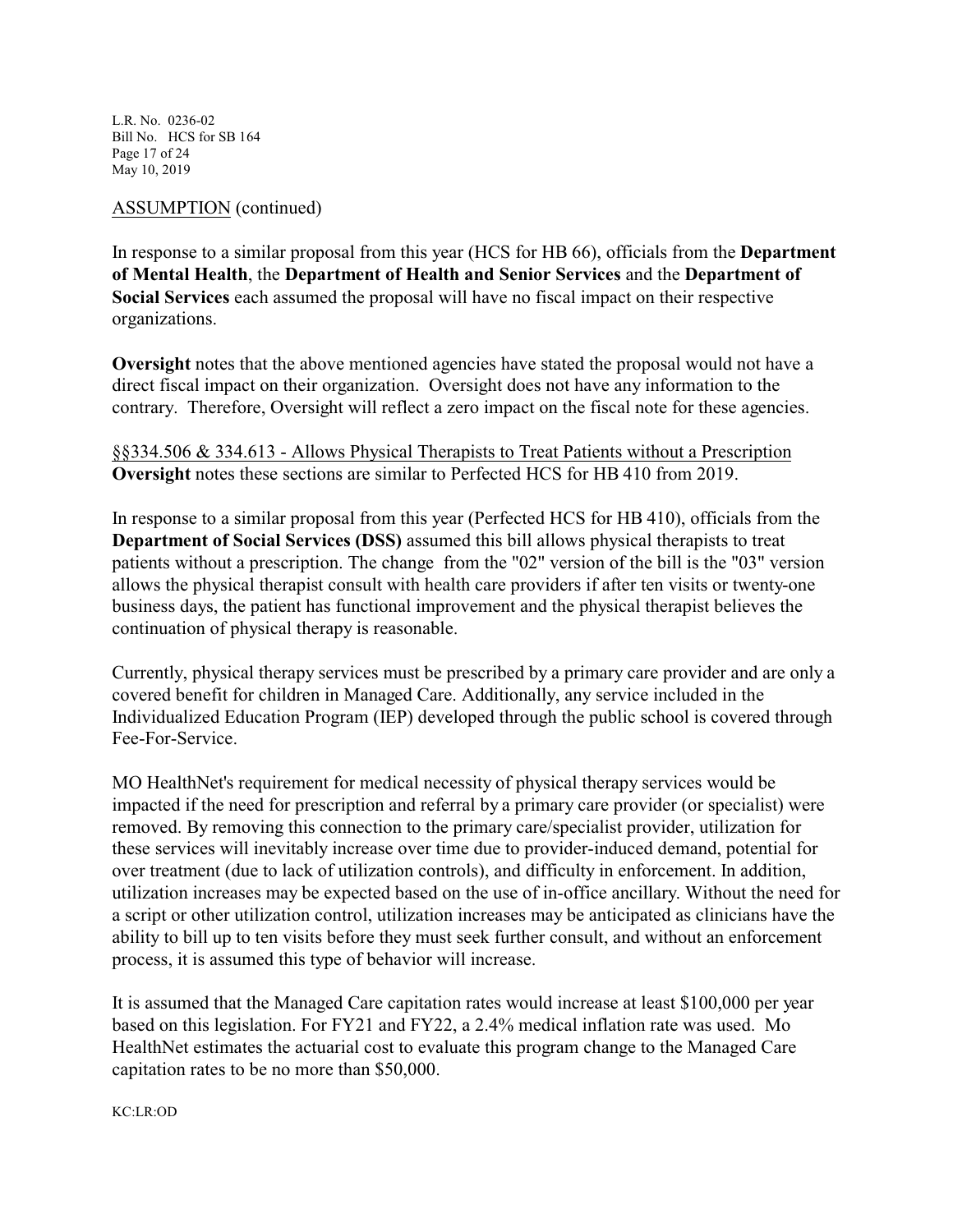L.R. No. 0236-02 Bill No. HCS for SB 164 Page 18 of 24 May 10, 2019

#### ASSUMPTION (continued)

**Oversight** notes that the DSS has stated the proposal would have a direct fiscal impact on Managed Care Capitation Rates. Oversight does not have any information to the contrary. Therefore, Oversight will reflect the estimates provided by DSS.

In response to a similar proposal from this year (Perfected HCS for HB 410), officials from the **Department of Insurance, Financial Institutions and Professional Registration**, **Missouri Consolidated Health Care Plan** and the **Department of Health and Senior Services** each assumed the proposal will have no fiscal impact on their respective organizations.

**Oversight** notes that the Department of Insurance, Financial Institutions and Professional Registration, Missouri Consolidated Health Care Plan and the Department of Health and Senior Services have each stated the proposal would not have a direct fiscal impact on their respective organizations. Oversight does not have any information to the contrary. Therefore, Oversight will reflect a zero impact on the fiscal note for these agencies.

§337.068 - Prisoner Complaints against a Psychologist's License **Oversight** notes these sections are similar to SB 451 from 2019.

In response to a similar proposal from this year (SB 451), officials from the **Department of Insurance, Financial Institutions and Professional Registration**, the **Department of Corrections**, the **Department of Health and Senior Services**, the **Department of Social Services** and the **Department of Mental Health** each assumed the proposal will have no fiscal impact on their respective organizations.

**Oversight** notes that the above mentioned agencies have stated the proposal would not have a direct fiscal impact on their organization. Oversight does not have any information to the contrary. Therefore, Oversight will reflect a zero impact on the fiscal note.

§339.190 - Real Estate Licensee Immunity **Oversight** notes these sections are similar to HCS for HB 106 from 2019.

In response to a similar proposal from this year (HCS for HB 106), officials from the **Department of Insurance, Financial Institutions and Professional Registration** and the **Office of the State Courts Administrator** each assumed the proposal will have no fiscal impact on their respective organizations.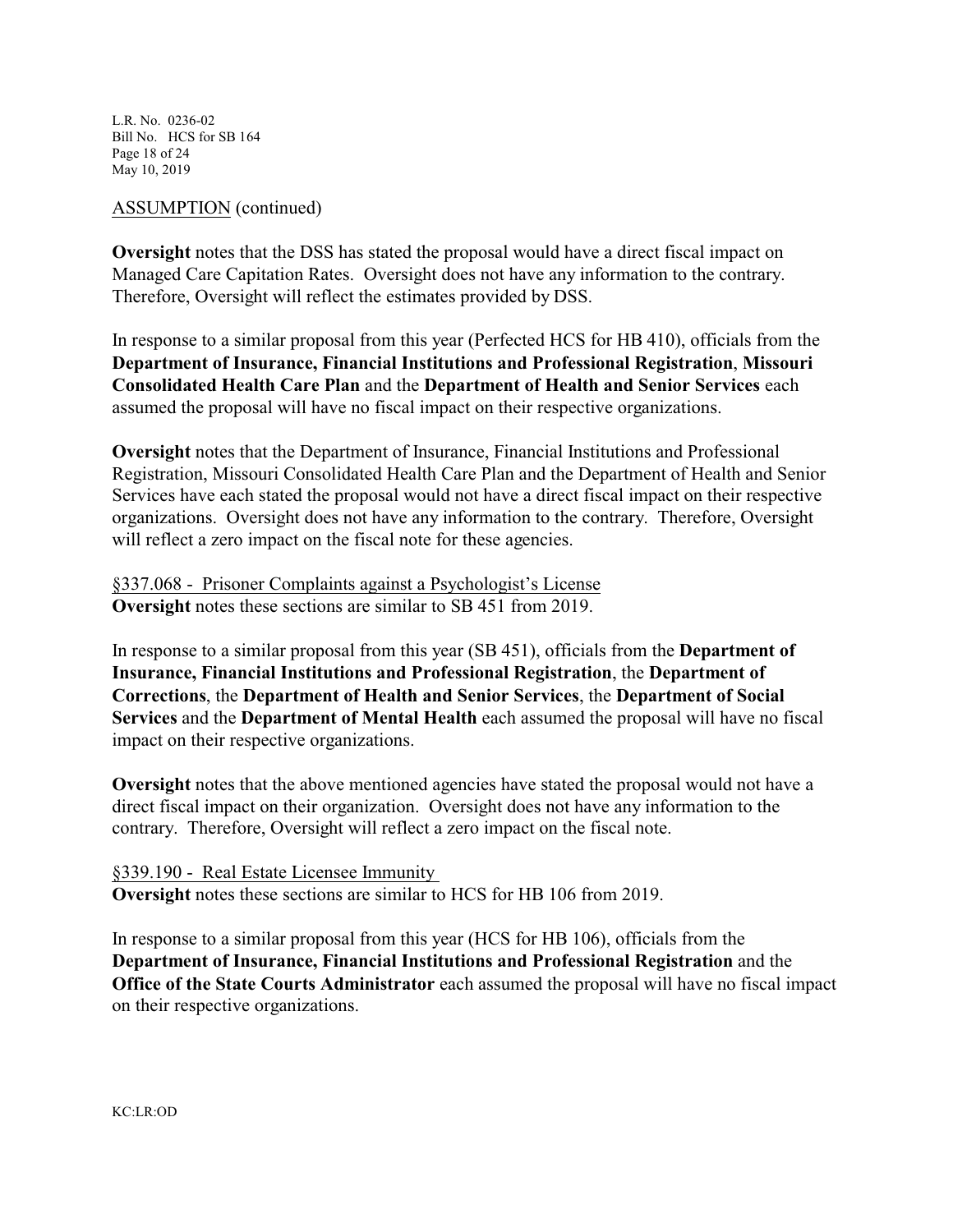L.R. No. 0236-02 Bill No. HCS for SB 164 Page 19 of 24 May 10, 2019

#### ASSUMPTION (continued)

**Oversight** notes that the above mentioned agencies have stated the proposal would not have a direct fiscal impact on their organization. Oversight does not have any information to the contrary. Therefore, Oversight will reflect a zero impact on the fiscal note.

§442.135 - Conveying Real Estate to Contain Certain Information **Oversight** notes these sections are similar to HCS for HB 770) from 2019.

In response to a similar proposal from this year (HCS for HB 770), officials from the **State Tax Commission**, **St. Louis County**, **Greene County**, **Monroe County Assessor** and the **Mississippi County Recorder of Deeds** each assumed no fiscal impact to their respective entities from this proposal.

**Oversight** notes that the above mentioned agencies have stated the proposal would not have a direct fiscal impact on their organization. Oversight does not have any information to the contrary. Therefore, Oversight will reflect a zero impact on the fiscal note.

**Oversight** only reflects the responses that we have received from state agencies and political subdivisions; however, other counties and recorder of deeds offices were requested to respond to this proposed legislation but did not. For a general listing of political subdivisions included in our database, please refer to [www.legislativeoversight.mo.gov.](http://www.legislativeoversight.mo.gov.)

#### Bill as a whole

In response to similar proposals from this year, officials from the **Joint Committee on Administrative Rules (JCAR)** stated the legislation is not anticipated to cause a fiscal impact to JCAR beyond its current appropriation.

**Oversight** assumes JCAR will be able to administer any rules resulting from this proposal with existing resources.

In response to similar proposals from this year, officials from the **Office of the Secretary of State (SOS)** stated many bills considered by the General Assembly include provisions allowing or requiring agencies to submit rules and regulations to implement the act. The SOS is provided with core funding to handle a certain amount of normal activity resulting from each year's legislative session. The fiscal impact for this fiscal note to the SOS for Administrative Rules is less than \$5,000. The SOS recognizes that this is a small amount and does not expect that additional funding would be required to meet these costs.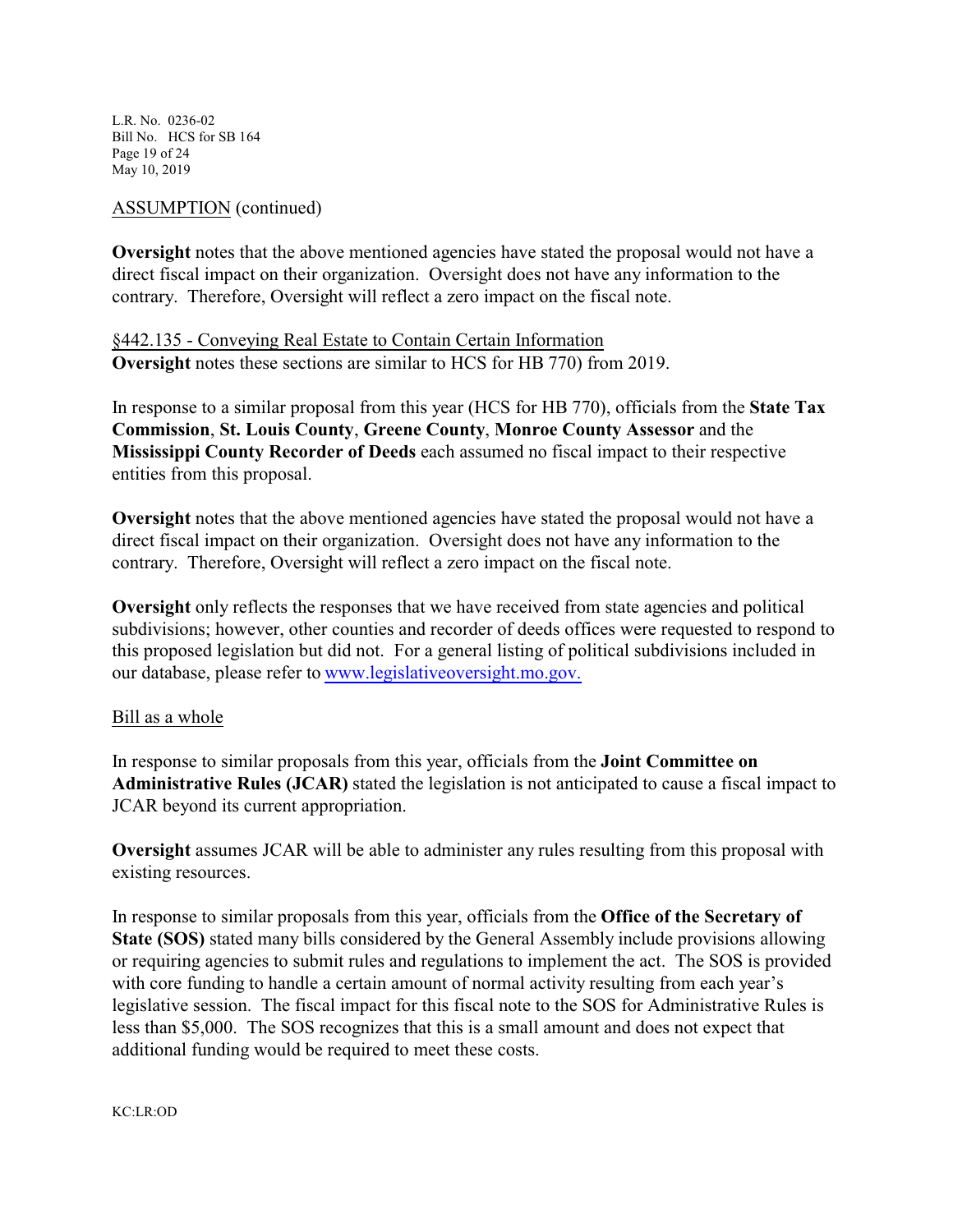L.R. No. 0236-02 Bill No. HCS for SB 164 Page 20 of 24 May 10, 2019

#### ASSUMPTION (continued)

However, the SOS also recognizes that many such bills may be passed by the General Assembly in a given year and that collectively the costs may be in excess of what the office can sustain with the core budget. Therefore, the SOS reserves the right to request funding for the cost of supporting administrative rules requirements should the need arise based on a review of the finally approved bills signed by the governor.

**Oversight** assumes the SOS could absorb the costs of printing and distributing regulations related to this proposal. If multiple bills pass which require the printing and distribution of regulations at substantial costs, the SOS could require additional resources.

| FISCAL IMPACT - State Government | FY 2020            | FY 2021 | FY 2022 |
|----------------------------------|--------------------|---------|---------|
|                                  | $(10 \text{ Mo.})$ |         |         |

#### **GENERAL REVENUE FUND**

| Cost - DHSS (§§ 324.012.5 $&$               |                     |                     |                    |
|---------------------------------------------|---------------------|---------------------|--------------------|
| 324.012.11) p. 10 & 11                      |                     |                     |                    |
| Salary                                      | \$0 to $(\$12,094)$ | \$0 to $(\$8,143)$  | \$0 to $(\$8,225)$ |
| <b>Fringe Benefits</b>                      | \$0 to $(\$6,050)$  | \$0 to $(\$4,058)$  | \$0 to $(\$4,083)$ |
| <b>Equipment and Expense</b>                | \$0 to $(\$8,411)$  | \$0 to $(1,701)$    | \$0 to $(1,743)$   |
| <b>Total Cost - DHSS</b>                    | \$0 to $(\$26,555)$ | \$0 to $(\$13,902)$ | \$0 to $(14,051)$  |
| FTE Change - DHSS                           | 0 to 0.225 FTE      | 0 to 0.125 FTE      | 0 to 0.125 FTE     |
| Cost - DSS ( $\S$ §334.506 & 334.613) p. 17 |                     |                     |                    |
| Increase in Managed Care Capitation         | $(\$34,412)$        | $(\$35,238)$        | $(\$36,084)$       |
| Rates (state portion)                       |                     |                     |                    |
| Actuarial Study (state portion)             | $(\$25,000)$        | \$0                 | \$0                |
| <b>ESTIMATED NET EFFECT TO THE</b>          | $($ \$59,412 $)$ to | $(S35, 238)$ to     | $($36,084)$ to     |
| <b>GENERAL REVENUE FUND</b>                 | $($ \$85,967)       | (S49, 140)          | (S50, 135)         |
| Estimated Net FTE to the General            | 0 to 0.225 FTE      | 0 to 0.125 FTE      | 0 to 0.125 FTE     |
| Revenue Fund                                |                     |                     |                    |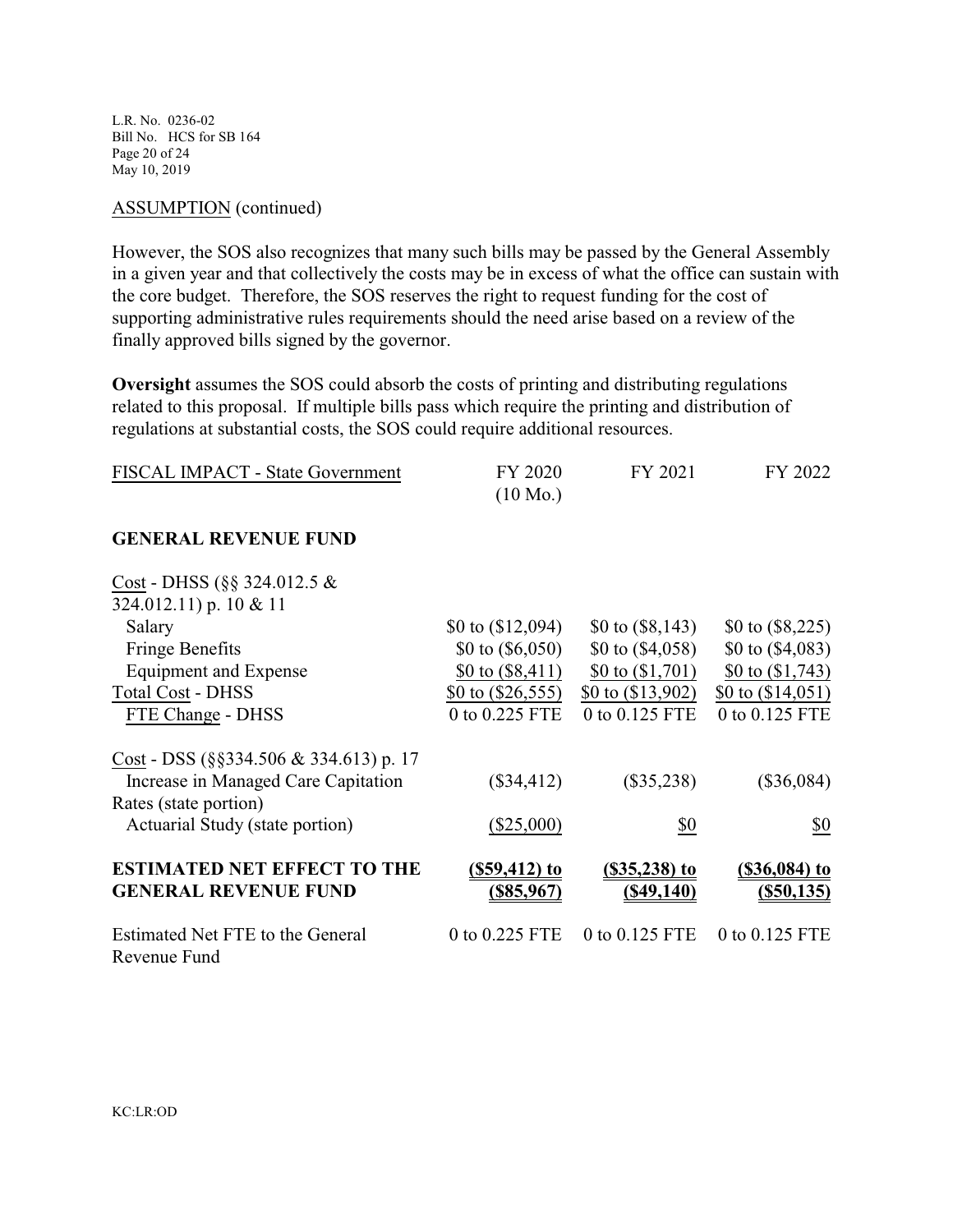L.R. No. 0236-02 Bill No. HCS for SB 164 Page 21 of 24 May 10, 2019

| FISCAL IMPACT - State Government<br>(continued)        | FY 2020<br>$(10 \text{ Mo.})$ | FY 2021             | FY 2022             |
|--------------------------------------------------------|-------------------------------|---------------------|---------------------|
| <b>FEDERAL FUNDS</b>                                   |                               |                     |                     |
| Revenue - DSS (§§334.506 & 334.613)<br>p.17            |                               |                     |                     |
| Increase in Managed Care Capitation                    | \$65,588                      | \$66,965            | \$68,371            |
| Rates                                                  |                               |                     |                     |
| <b>Actuarial Study</b>                                 | \$25,000                      | \$0                 | \$0                 |
| Cost - DSS $(\S$ §334.506 & 334.613)<br>p. 17          |                               |                     |                     |
| Increase in Managed Care Capitation                    | $(\$65,588)$                  | $(\$66,965)$        | $(\$68,371)$        |
| Rates (federal portion)                                |                               |                     |                     |
| Actuarial Study (federal portion)                      | $(\$25,000)$                  | \$0                 | \$0                 |
| Cost - DED-DWD (§324.025) p. 13                        |                               |                     |                     |
| <b>Salaries</b>                                        | \$0 to $(\$42,590)$           | \$0 to $(\$51,619)$ | \$0 to $(\$52,135)$ |
| <b>Fringe Benefits</b>                                 | \$0 to $(\$23,487)$           | \$0 to (\$28,340)   | \$0 to (\$28,498)   |
| <b>Equipment and Expense</b>                           | \$0 to $(1, 874)$             | \$0 to $( $4,577)$  | \$0 to $( $4,692)$  |
| <b>Total Cost - DED-DWD</b>                            | \$0 to $(\$77,951)$           | \$0 to (\$84,536)   | \$0 to $(\$85,325)$ |
| FTE Change - DED-DWD                                   | 0 to 1 FTE                    | 0 to 1 FTE          | 0 to 1 FTE          |
|                                                        |                               |                     |                     |
| <b>ESTIMATED NET EFFECT TO</b><br><b>FEDERAL FUNDS</b> | \$0 to (\$77,951)             | \$0 to (\$84,536)   | \$0 to (\$85,325)   |
| Estimated Net FTE Change to Federal<br>Funds           | 0 to 1 FTE                    | 0 to 1 FTE          | 0 to 1 FTE          |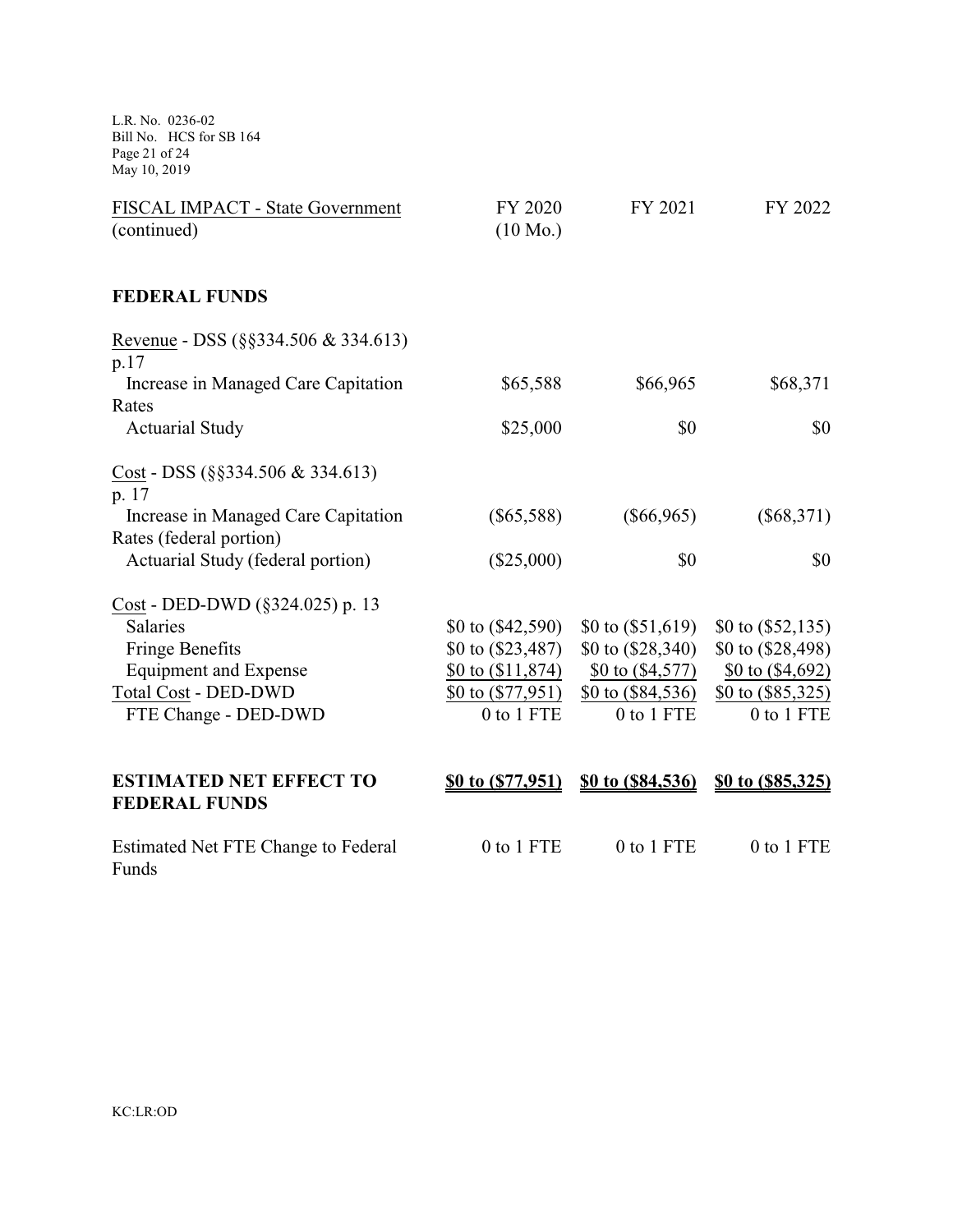L.R. No. 0236-02 Bill No. HCS for SB 164 Page 22 of 24 May 10, 2019

| FISCAL IMPACT - State Government<br>(continued)                                                         | FY 2020<br>$(10 \text{ Mo.})$                  | FY 2021                                         | FY 2022                                        |
|---------------------------------------------------------------------------------------------------------|------------------------------------------------|-------------------------------------------------|------------------------------------------------|
| <b>VARIOUS DIFP FUNDS</b>                                                                               |                                                |                                                 |                                                |
| Revenue - DIFP p. 5<br>\$25 petition fee (Section 324.012)                                              | \$117,000                                      | \$117,000                                       | \$117,000                                      |
| $Cost - DIFF$ (§ 324.012) p. 5                                                                          |                                                |                                                 |                                                |
| Salaries                                                                                                | (\$170,775)                                    | $(\$206,979)$                                   | $(\$209,049)$                                  |
| <b>Fringe Benefits</b>                                                                                  | $(\$83,565)$                                   | (\$100,903)                                     | (\$101,534)                                    |
| <b>Equipment and Expense</b>                                                                            | (\$42,414)                                     | (\$13,429)                                      | (\$13,764)                                     |
| Other Fund Cost (Additional FTE or                                                                      |                                                | \$0 or (Unknown \$0 or (Unknown \$0 or (Unknown |                                                |
| Legal Contract Cost for listing criminal                                                                | greater than                                   | greater than                                    | greater than                                   |
| convictions                                                                                             | \$100,000                                      | \$100,000                                       | \$100,000                                      |
| Total Cost - DIFP (§ 324.012)                                                                           | (Could be                                      | (Could be                                       | (Could be                                      |
|                                                                                                         | greater than                                   | greater than                                    | greater than                                   |
|                                                                                                         | \$396,754)                                     | \$421,311)                                      | \$424,347)                                     |
| FTE Change - DIFP $(\S$ 324.012)                                                                        | 3 FTE                                          | 3 FTE                                           | 3 FTE                                          |
| $Cost - DIFF (§ 324.025) p. 13$<br>Potential increase in work depending on<br>apprenticeships developed | (Unknown)                                      | (Unknown)                                       | (Unknown)                                      |
| $Cost - DIFF (HB 564 as a whole)$                                                                       |                                                |                                                 |                                                |
| Salaries                                                                                                | $(\$56,925)$                                   | $(\$68,993)$                                    | $(\$69,683)$                                   |
| <b>Fringe Benefits</b>                                                                                  | $(\$27,855)$                                   | $(\$33,634)$                                    | $(\$33,845)$                                   |
| <b>Equipment and Expense</b>                                                                            | ( \$14, 138)                                   | $(\$4,476)$                                     | ( \$4,588)                                     |
| Total Cost - DIFP (HB 564 as a whole)<br>p. 11                                                          | $(\$98,918)$                                   | $(\$107, 103)$                                  | (\$108, 116)                                   |
| FTE Change - DIFP                                                                                       | 1 FTE                                          | 1 FTE                                           | 1 FTE                                          |
| <b>ESTIMATED NET EFFECT TO</b><br><b>VARIOUS DIFP FUNDS</b>                                             | (Could be<br>greater than<br><u>\$378,672)</u> | (Could be<br>greater than<br><b>\$411,414)</b>  | (Could be<br>greater than<br><u>\$415,463)</u> |
| Estimated Net FTE Change to Various<br><b>DIFP</b> Funds                                                | 4 FTE                                          | 4 FTE                                           | 4 FTE                                          |

KC:LR:OD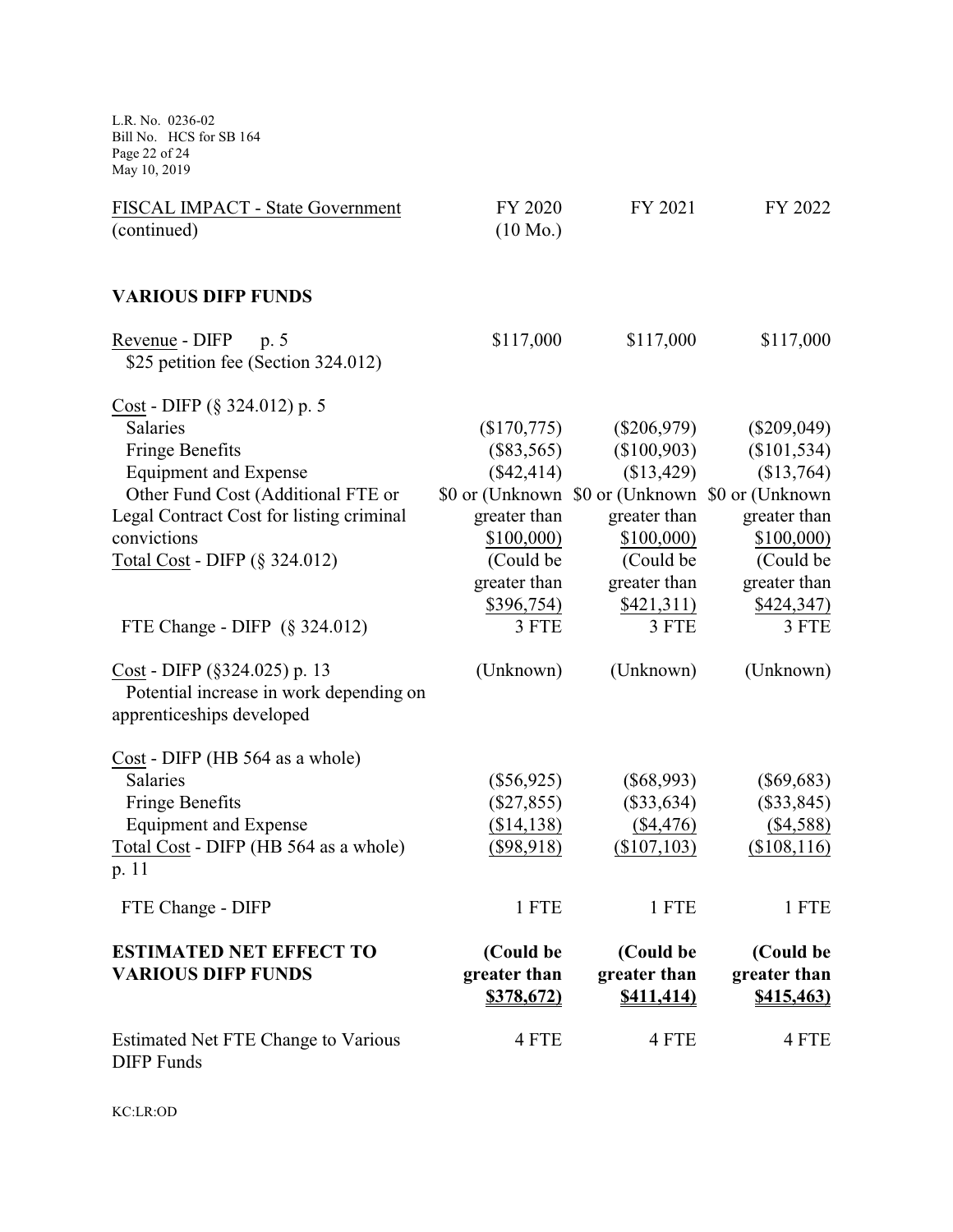L.R. No. 0236-02 Bill No. HCS for SB 164 Page 23 of 24 May 10, 2019

| FISCAL IMPACT - State Government<br>(continued)                                                                 | FY 2020<br>$(10 \text{ Mo.})$ | FY 2021               | FY 2022        |
|-----------------------------------------------------------------------------------------------------------------|-------------------------------|-----------------------|----------------|
| <b>STATE COMMITTEE OF</b><br><b>PSYCHOLOGIST FUND</b>                                                           |                               |                       |                |
| Revenue - application fee collected at<br>time of submission instead of at time of<br>approval (§337.020) p. 16 | Up to $$5,000$                | Up to $$6,000$        | Up to $$6,000$ |
| <b>ESTIMATED NET EFFECT ON THE</b><br><b>STATE COMMITTEE OF</b><br><b>PSYCHOLOGIST FUND</b>                     | <u>Up to \$5,000</u>          | <u>\$0 or \$6,000</u> | Up to \$6,000  |
| FISCAL IMPACT - Local Government                                                                                | FY 2020<br>$(10 \text{ Mo.})$ | FY 2021               | FY 2022        |
|                                                                                                                 | <u>\$0</u>                    | <u>\$0</u>            | <u>\$0</u>     |

#### FISCAL IMPACT - Small Business

Numerous small business that require professional licensure could be impacted by this proposal.

## FISCAL DESCRIPTION

This proposal modifies provisions relating to professional licensure.

This legislation is not federally mandated, would not duplicate any other program and would not require additional capital improvements or rental space.